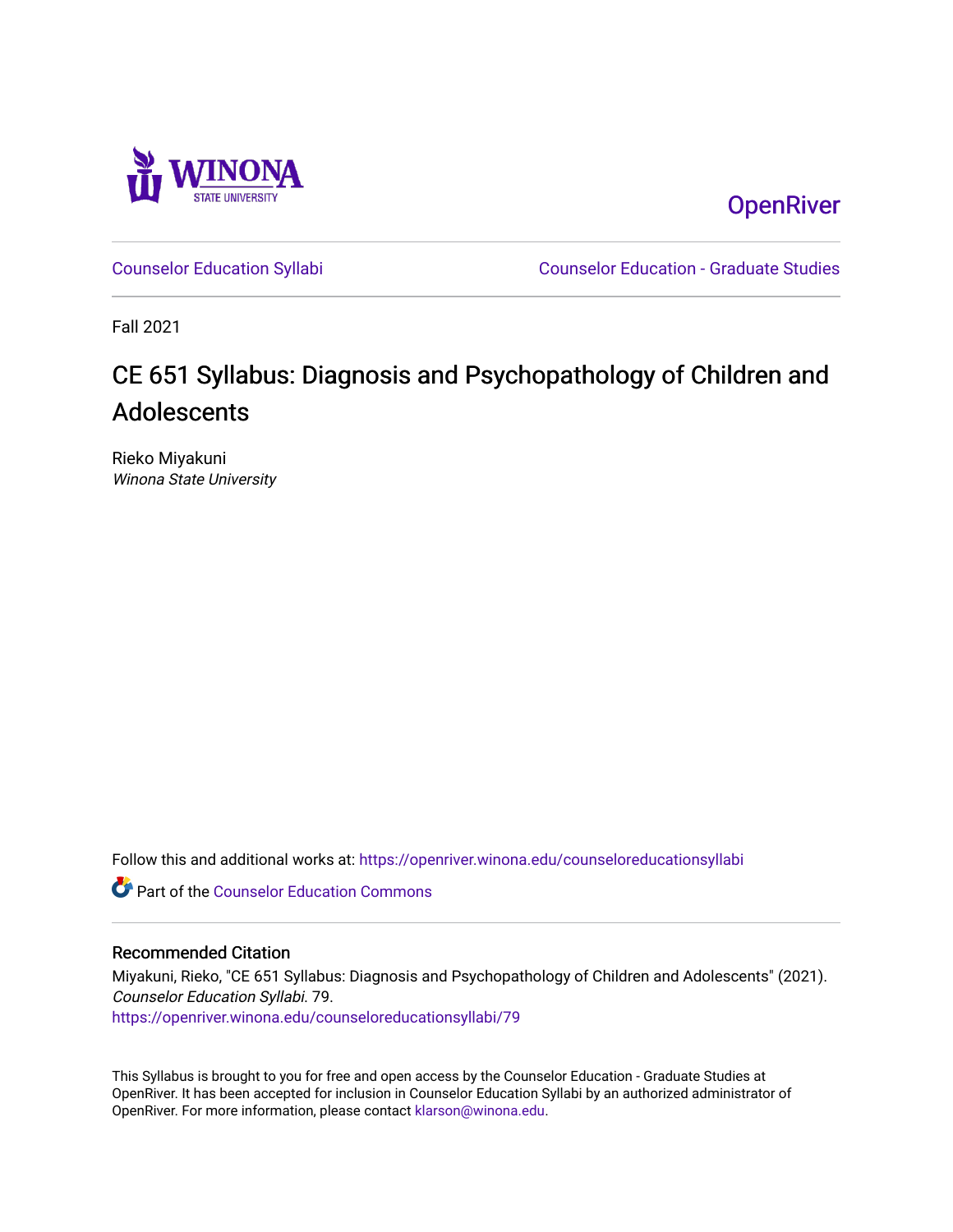|                                                                                                                                                                              | <b>Winona State University</b><br><b>Counselor Education Department</b><br>CE 651: Diagnosis and Psychopathology of Children and Adolescents<br>Semester Hours: 3 |  |  |  |  |
|------------------------------------------------------------------------------------------------------------------------------------------------------------------------------|-------------------------------------------------------------------------------------------------------------------------------------------------------------------|--|--|--|--|
| This class is a hybrid, meets every other Thursdays (5-8pm) on campus with an option of<br><b>Course Location</b><br>attending via Zoom: August 23 through December 9, 2021. |                                                                                                                                                                   |  |  |  |  |
|                                                                                                                                                                              |                                                                                                                                                                   |  |  |  |  |
|                                                                                                                                                                              | CE 651 Zoom Room: https://minnstate.zoom.us/j/409481465                                                                                                           |  |  |  |  |
|                                                                                                                                                                              | Meeting ID: 409 481 465                                                                                                                                           |  |  |  |  |
|                                                                                                                                                                              | Passcode: 186598                                                                                                                                                  |  |  |  |  |
| <b>Instructor</b>                                                                                                                                                            | Rieko Miyakuni, Ed.D. LPC(IL), NCC                                                                                                                                |  |  |  |  |
| <b>Instructor Phone &amp;</b>                                                                                                                                                | 507-457-5352                                                                                                                                                      |  |  |  |  |
| E-Mail                                                                                                                                                                       | rieko.miyakuni@winona.edu                                                                                                                                         |  |  |  |  |
| <b>Program Website</b>                                                                                                                                                       | https://www.winona.edu/counseloreducation/                                                                                                                        |  |  |  |  |
| <b>Instructor Office Location</b>                                                                                                                                            | Helble Hall 348                                                                                                                                                   |  |  |  |  |
|                                                                                                                                                                              | GPS address: 101 E. 7 <sup>th</sup> St. Winona                                                                                                                    |  |  |  |  |
| <b>Instructor Office Hours:</b>                                                                                                                                              | Zoom Office hours (https://minnstate.zoom.us/j/502348915): Tuesdays & Thursdays 1                                                                                 |  |  |  |  |
|                                                                                                                                                                              | pm to 5pm                                                                                                                                                         |  |  |  |  |
|                                                                                                                                                                              | In person office hours: By appointment                                                                                                                            |  |  |  |  |

#### **I. COURSE DESCRIPTION**

• The purpose of this course is to introduce students to the etiology and classification of mental disorders in children and adolescents as defined by the **Diagnostic and Statistical Manual of Mental Disorders, Fifth Edition (DSM-5)**. Students will learn to utilize diagnostic information to facilitate the initiation and implementation of case management strategies, treatment plan development, and therapeutic intervention with children and adolescents seeking/receiving mental health counseling services

#### **II. COURSE PREREQUISITES**

Prerequisite: Admission to the CED Program. Grade only. Offered annually.

#### **COVID-19 RELATED INFORMATION**

As we learn together this fall, [I/WSU am/is] committed to helping you complete this course successfully through any delivery mode necessary. I am prepared to support any student who cannot attend our inperson class meetings for COVID-related reasons and will do my best to make the experience as seamless and engaging as possible. If you are required to isolate, quarantine, or have any health concerns that prevent you from attending class meetings, please contact me via [communication channel] at [contact information] to discuss your options for continuing the course remotely.

Research indicates that face coverings, combined with physical distancing, reduce the transmission of COVID-19 significantly. In light of the elevated community spread and guidance from the Minnesota State system office and the CDC, WSU implemented a mask requirement on August 4th, 2021. All students, faculty, staff, and visitors (including contractors, service providers, vendors, suppliers, camp participants, and the general public) are required to use a cloth face covering to cover both the nose and mouth in all public indoor spaces on university campuses and properties in both Winona and Rochester, including leased facilities, transit shelters and university shuttles. This guidance applies to all individuals, regardless of vaccination status. This protocol will remain in effect through the first several weeks of the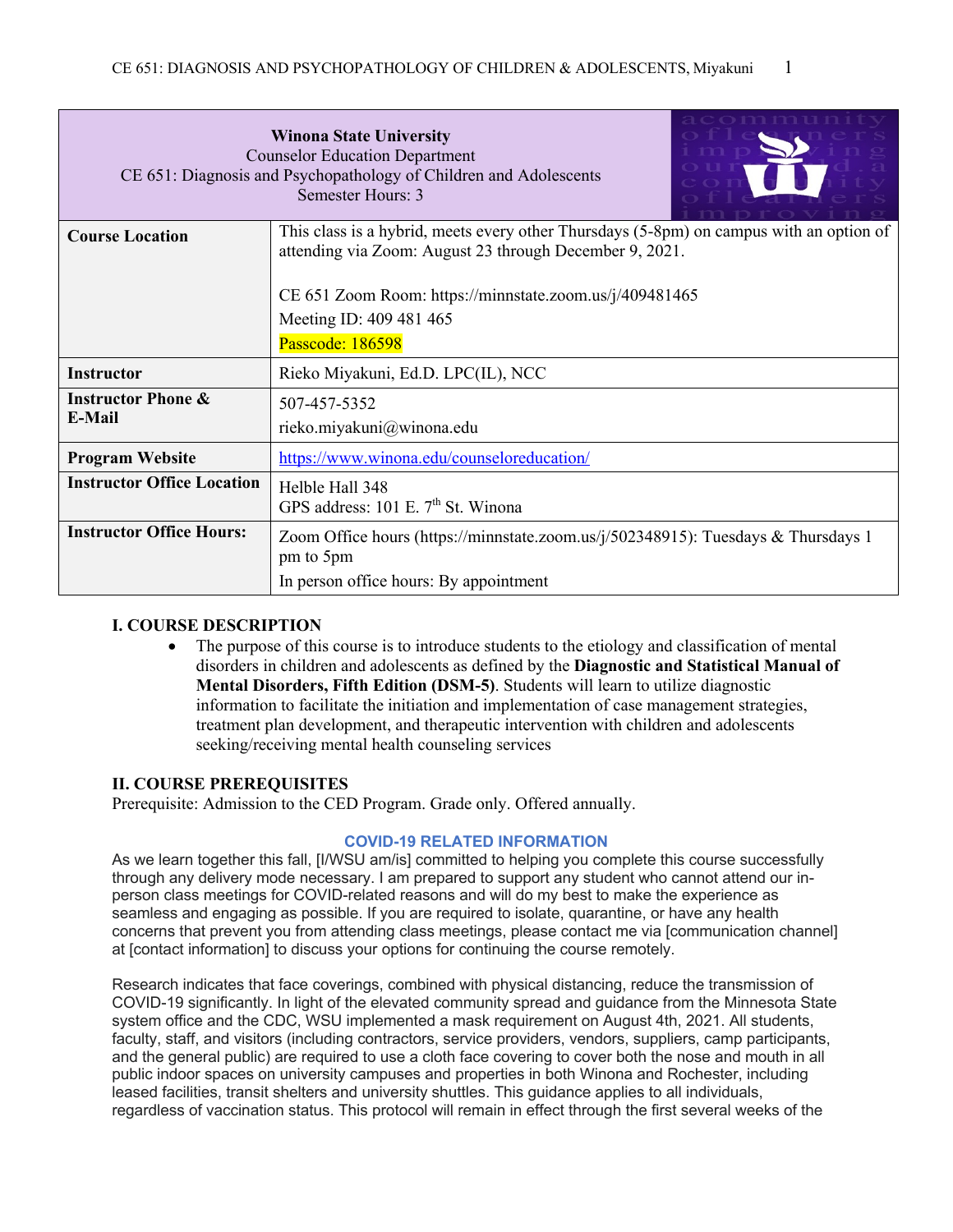fall semester. Unless you have an approved accommodation from **Access Services**, please come to class wearing a face covering. Approved face coverings include a paper or disposable mask, a cloth face mask, a scarf or bandanna, or a religious face covering. Your face covering should cover the nose and mouth completely, should not be overly tight or restrictive and should feel comfortable to wear. Spare disposable masks will be available in our classroom and in various other locations across campus. Please let me know if you have any questions or concerns about this requirement.

Current MDH guidelines followed by WSU allow instructors to remove their face coverings while they teach if they can maintain a six-foot distance between themselves and the students. Given that I may be **able** to maintain that distance, I may be teaching without a face covering (or using a face shield without a mask). I will make every effort to maintain a safe distance and please don't hesitate to let me know if you are uncomfortable with the distancing in this classroom at any time. When I will be **unable** to maintain that distance in our classroom, I will be teaching with a mask. Please let me know if you have trouble hearing me or need to see my mouth as I speak.

Although we will need to interact a bit differently this semester, I am available for meetings and questions outside of class time. Source: https://learn.winona.edu/wiki/General\_expections\_syllabus\_statements

#### **III. COURSE OBJECTIVES**

Students who complete this course will:

1. demonstrate proficiency and familiarity with a range of clinical applications of assessment, case conceptualization, mental status, and interviewing techniques working with children and adolescents. (Core: 2.f., 3.g., 7.b - 7.e., 7.i -7.k., 8.a.; CMHC: 1.c., 1.d., 1.e., 2.b., 2.c., 2.e., 2.f., 2.g., 3.a., 3.b. SC: 2.e., 2.g., 2.h., 2.i., 3.h.)

2. demonstrate knowledge of the concepts of abnormal and typical behaviors and common diagnostic categories for children and adolescents including mental disorders, psychopathology, and developmental disorders. (Core: 2.f., 3.g., 7.b - 7.e., 7.i -7.k., 8.a.; CMHC: 1.c., 1.d., 1.e., 2.b., 2.c., 2.e., 2.f., 2.g., 3.a., 3.b. SC: 2.e., 2.g., 2.h., 2.i., 3.h.)

3. differentially diagnose the range of disorders within the DSM-5 by using DSM-5 criteria, explaining their respective etiology, and recommending effective treatment plans for these diagnoses of children and adolescents. (Core: 2.f., 3.g., 7.b - 7.e., 7.i -7.k., 8.a.; CMHC: 1.c., 1.d., 1.e., 2.b., 2.c., 2.e., 2.f., 2.g., 3.a., 3.b. SC: 2.e., 2.g., 2.h., 2.i., 3.h.) 4. competently provide a conceptual framework for understanding complex clinical information within a biopsychosocial framework. (Core: 2.f., 3.g., 7.b - 7.e., 7.i -7.k., 8.a.; CMHC: 1.c., 1.d., 1.e., 2.b., 2.c., 2.e., 2.f., 2.g., 3.a., 3.b. SC: 2.e., 2.g., 2.h., 2.i., 3.h.) 5. identify current effective research-supported treatments for specific DSM-5 and disorders relevant to the children and adolescent population. (Core: 2.e., 3.c., 8.a; CMHC: 1.c., 1.d., 2.b., 2.c., 2.f., 2.g.; SC: 2.e., 2.g., 2.i\_

6. critically evaluate the DSM-5 and cultural meaning of psychopathology within the context of race, gender, sociocultural, sociohistorical, and economic influences. (Core: 2.d., 2.e., 2.f., 8.a.; CMHC: 2.b., 2.e.; SC: 2.g., 3.h.)

7. identify and appreciate the strengths and limitations of various models and approaches to mental status assessment, diagnostic interview methods, and case formulation. (Core: 2.f., 3.g., 7.b - 7.e., 7.i -7.k., 8.a.; CMHC: 1.c., 1.d., 1.e., 2.b., 2.c., 2.e., 2.f., 2.g., 3.a., 3.b; SC: 2.e., 2.g., 2.h., 2.i., 3.h)

8. know how to assess crisis and trauma situation of children and adolescents. (CMHC 2009 – d6, k3., l3)

9. comprehend treatment modalities, placement, criteria, and the range of referral sources as well as the importance of the inclusion of family in treatment. (Core: 2.f., 3.g., 7.b - 7.e., 7.i -7.k., 8.a.; CMHC: 1.c., 1.d., 1.e., 2.b., 2.c., 2.e., 2.f., 2.g., 3.a., 3.b; SC: 2.e., 2.g., 2.h., 2.i., 3)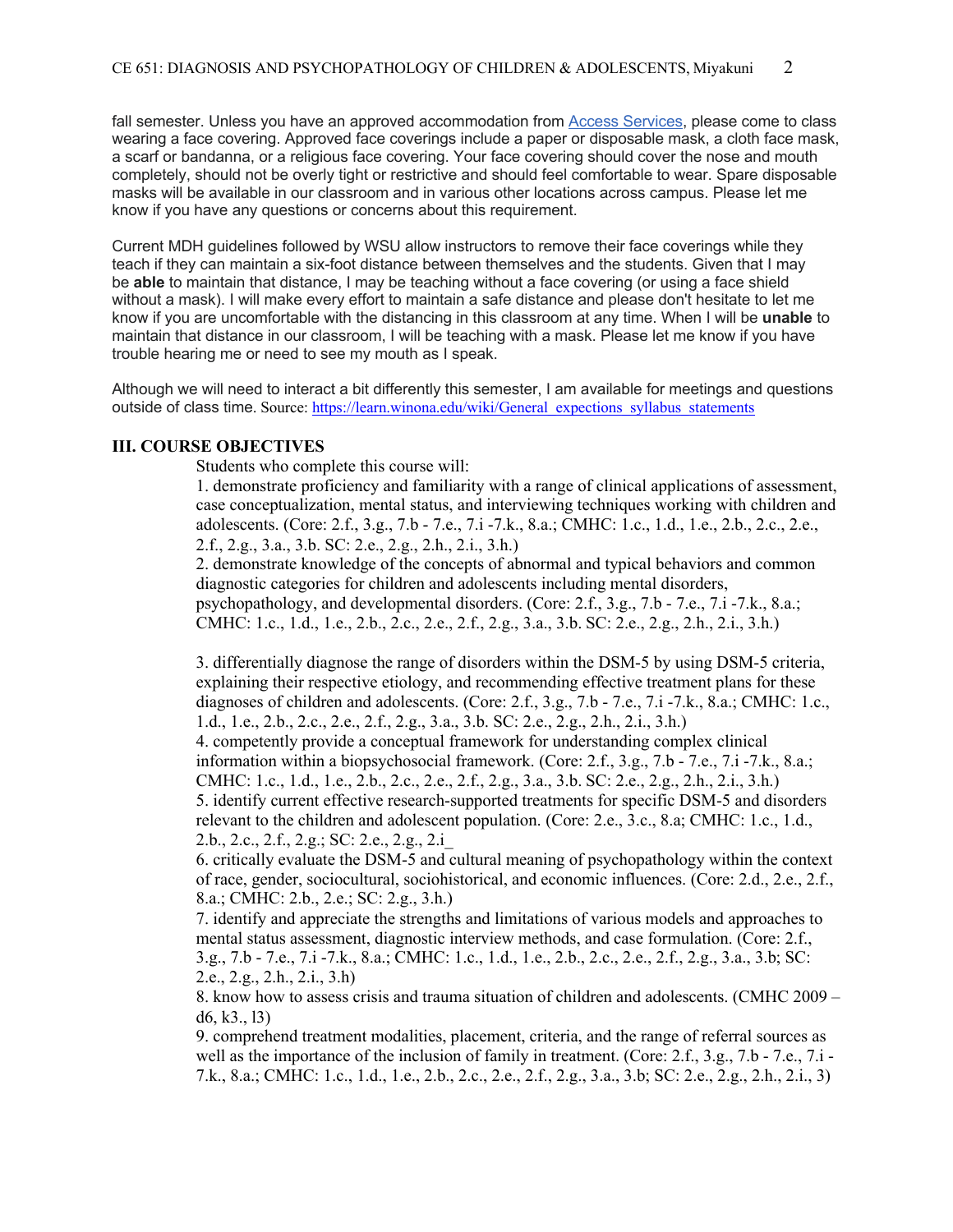10. develop an awareness of how co-morbidity and family dynamics frequently complicate clinical presentation and significantly influence outcomes. (Core: 2.e., 2.d., 2.e., 2.f., 3.c., 8.a CMHC: 1.c., 1.d., 2.b., 2.c., 2.e., 2.f., 2.g.; SC: 2.e., 2.g., 2.i., 3.h)

11. Demonstrate competence in screening for and clinical managing substance use, suicidal ideation, homicidal ideation, danger to self and others, grave psychiatric impairment. (Core: 2.f., 3.g., 7.b., 7.c., 7.d., 7.e., 7.i., 7.j., 7.k., 8.a.; CMHC: 1.c., 1.d., 1.e., 2.b., 2.c., 2.e., 2.f., 2.g., 3.a., 3.b.; SC: 2.e., 2.g., 2.h., 2.i., 3.h.)

#### **IV. COURSE REQUIRED TEXTS, RESEARCH BASE & TECHNOLOGY**

#### **Two Required Textbooks:**

CE 651 (Please make sure to purchase access code to Mindtap) Disorders of Childhood: Development and Psychopathology, 3rd Edition (6 months) Robin Hornik Parritz; Michael F. Troy ISBN-10: 1337283738 ISBN-13: 9781337283731

Digital Access + Print MindTap 1 Term  $(6$  Months) + Loose-leaf ISBN-10: 1337574945 ISBN-13: 9781337574945

MindTap 1 Term (6 Months) + Bound Book ISBN-10: 1337574872 ISBN-13: 9781337574877

American Psychiatric Association (APA) (2013). *Diagnostic and statistical manual of mental disorders, (5th ed.)*. Washington, DC: Author

• Additional reading materials and resources posted on the related course D2L page.

#### **Recommended:**

Morrison, J., & Flegel, K. (2016). *Interviewing children and adolescents: Skills and strategies for effective DSM-5 diagnosis (2nd ed.).* New York, NY: Guildford Press

Sommers-Flanagan, J., & Sommers-Flanagan, R. (2007). *Tough kids cool counseling: User-friendly approaches with challenging youth*. Alexandria, VA: American Counseling Association

### **V. COURSE CONTENT AREAS**

This course meets the Council for the identified Accreditation of Counseling and Related Educational Programs (CACREP, 2016) core content standards. Standards for the **Clinical Mental Health Counseling,** and/or **School Counseling** content areas are outlined below as well (if applicable). The evaluation methods linked to specific standards for CE 651 are included.

|                                            | <b>CACREP 2016</b>                                                                                                              |            |                                            |                            |                                           |                                               |  |
|--------------------------------------------|---------------------------------------------------------------------------------------------------------------------------------|------------|--------------------------------------------|----------------------------|-------------------------------------------|-----------------------------------------------|--|
| CACREP 2016                                |                                                                                                                                 |            | Location of Evaluation                     |                            |                                           |                                               |  |
| Section 2 Professional Counseling Identity |                                                                                                                                 |            | Attendance,<br>Attitudes.<br>Participation | Reading/<br><b>MindTap</b> | DSM-5 Dis.<br>& Interview<br>Presentation | <b>Written</b><br><b>Diagnostic</b><br>Report |  |
| 2.d.                                       | the impact of heritage, attitudes, beliefs, understandings, and<br>acculturative experiences on an individual's views of others | 10         | x                                          | x                          |                                           |                                               |  |
| 2.e.                                       | the effects of power and privilege for counselors and clients                                                                   | 2, 6,<br>9 | x                                          | x                          | x                                         |                                               |  |
| 2.f.                                       | help-seeking behaviors of diverse clients                                                                                       | 6          |                                            | x                          | x                                         | x                                             |  |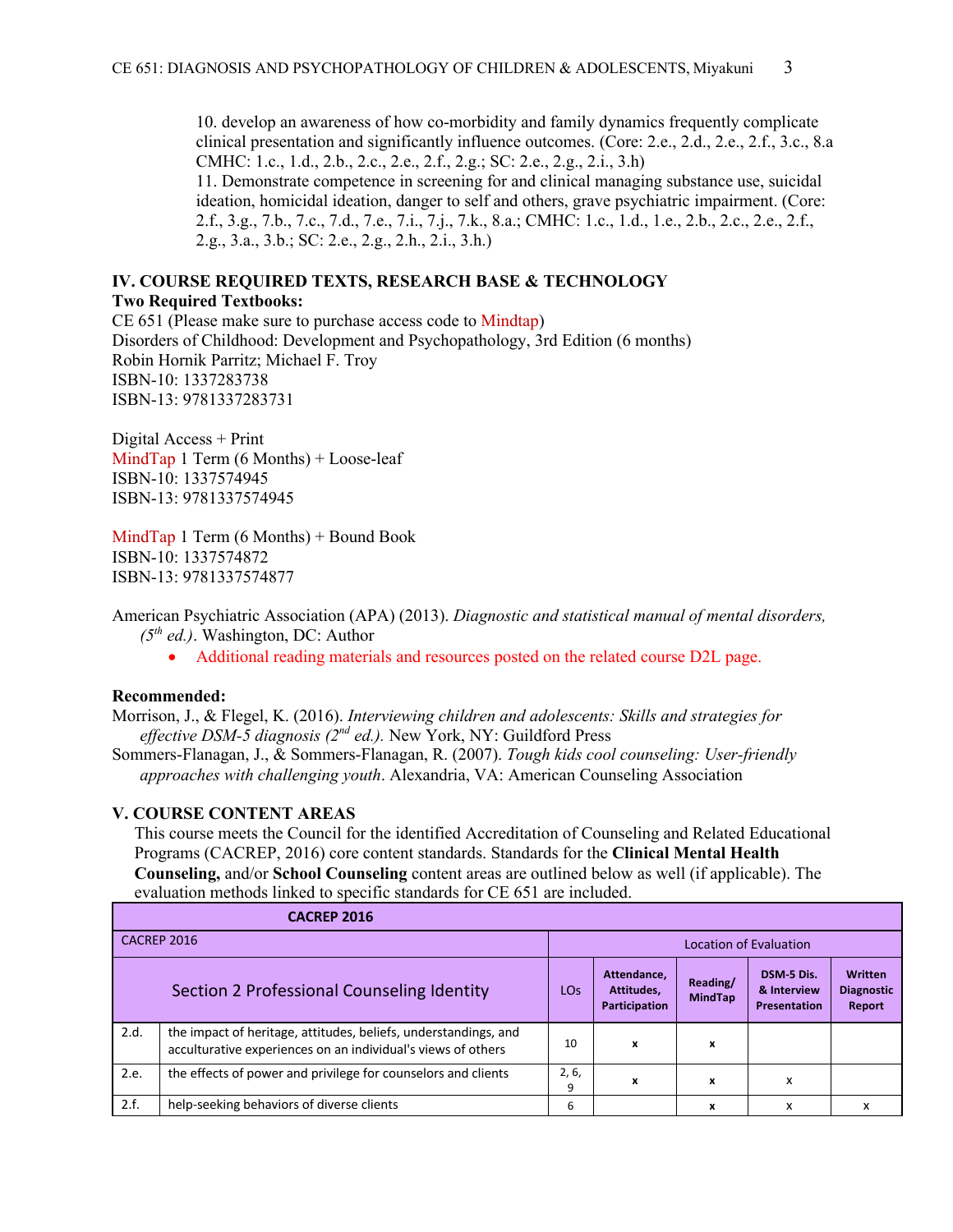### CE 651: DIAGNOSIS AND PSYCHOPATHOLOGY OF CHILDREN & ADOLESCENTS, Miyakuni 4

| 3.c.         | theories of normal and abnormal personality development                                                                                                                                                | 2, 3,<br>6              |                                            | x                          | x                                         | x                                      |
|--------------|--------------------------------------------------------------------------------------------------------------------------------------------------------------------------------------------------------|-------------------------|--------------------------------------------|----------------------------|-------------------------------------------|----------------------------------------|
| 3.g.         | effects of crisis, disasters, and trauma on diverse individuals<br>across the lifespan                                                                                                                 | 8, 1,<br>$\overline{7}$ |                                            | x                          | x                                         | x                                      |
| 5.h.         | developmentally relevant counseling treatment or intervention<br>plans                                                                                                                                 | 3, 5,<br>7,9            |                                            | x                          |                                           | x                                      |
| 5.i.         | development of measurable outcomes for clients                                                                                                                                                         | 11                      |                                            |                            |                                           | x                                      |
| 7.b.         | methods of effectively preparing for and conducting initial<br>assessment meetings                                                                                                                     | $\mathbf{1}$            |                                            |                            | x                                         | x                                      |
| 7.c.         | procedures for assessing risk of aggression or danger to others,<br>self-inflicted harm, or suicide                                                                                                    | 11                      |                                            |                            | x                                         |                                        |
| 7.d.         | procedures for identifying trauma and abuse and for reporting<br>abuse                                                                                                                                 | 2, 10,<br>11            |                                            |                            | х                                         | x                                      |
| 7.e.         | use of assessments for diagnostic and intervention planning<br>purposes                                                                                                                                | 3, 7,<br>9, 11          |                                            |                            | x                                         | x                                      |
| 7.i.         | use of assessment results to diagnose developmental,<br>behavioral, and mental disorder                                                                                                                | $\overline{2}$          |                                            |                            | x                                         | x                                      |
| 7.j.         | use of environmental assessments and systematic behavioral<br>observations                                                                                                                             | 3, 7                    |                                            |                            | x                                         | x                                      |
| 7.k.         | use of symptom checklists and personality and psychological<br>testing                                                                                                                                 | $\overline{2}$          |                                            |                            | x                                         | x                                      |
| 8.a.         | the importance of research in advancing the counseling<br>profession, including how to critique research to inform<br>counseling practice                                                              | 5                       | x                                          | x                          | x                                         | x                                      |
|              | <b>CACREP 2016</b>                                                                                                                                                                                     |                         |                                            |                            | <b>Location of Evaluation</b>             |                                        |
|              |                                                                                                                                                                                                        |                         |                                            |                            |                                           |                                        |
|              | Section 5-C [CMHC]                                                                                                                                                                                     | <b>LO<sub>S</sub></b>   | Attendance,<br>Attitudes,<br>Participation | Reading/<br><b>MindTap</b> | DSM-5 Dis.<br>& Interview<br>Presentation | Written<br><b>Diagnostic</b><br>Report |
| 1.c.         | principles, models, and documentation formats of<br>biopsychosocial case conceptualization and treatment planning                                                                                      | 4                       | x                                          | X                          | х                                         | x                                      |
|              | neurobiological and medical foundation and etiology of addiction<br>and co-occurring disorders                                                                                                         | 2, 10                   | x                                          | x                          | x                                         | x                                      |
| 1.d.<br>1.e. | psychological tests and assessments specific to clinical mental<br>health counseling                                                                                                                   | $\mathbf{1}$            |                                            |                            | x                                         | x                                      |
|              | etiology, nomenclature, treatment referral, and prevention of<br>mental and emotional disorders                                                                                                        | 2, 3,<br>9              | x                                          | x                          | x                                         | x                                      |
| 2.b.<br>2.c. | mental health service delivery modalities within the continuum<br>of care, such as inpatient, outpatient, partial treatment and<br>aftercare, and the mental health counseling services networks       | 3, 9                    | x                                          | х                          | x                                         | x                                      |
|              | diagnostic process, including differential diagnosis and the use of<br>current diagnostic classification systems, including the Diagnostic<br>and Statistical Manual of Mental Disorders (DSM) and the | 3                       |                                            |                            | x                                         | x                                      |
| 2.d.<br>2.e. | International Classification of Diseases (ICD)<br>potential for substance use disorders to mimic and/or co-occur<br>with a variety of neurological, medical, and psychological<br>disorders            | 2, 3                    |                                            |                            | x                                         | x                                      |
| 2.f.         | impact of crisis and trauma on individuals with mental health<br>diagnoses                                                                                                                             | 3, 8                    | X                                          | x                          | X                                         | x                                      |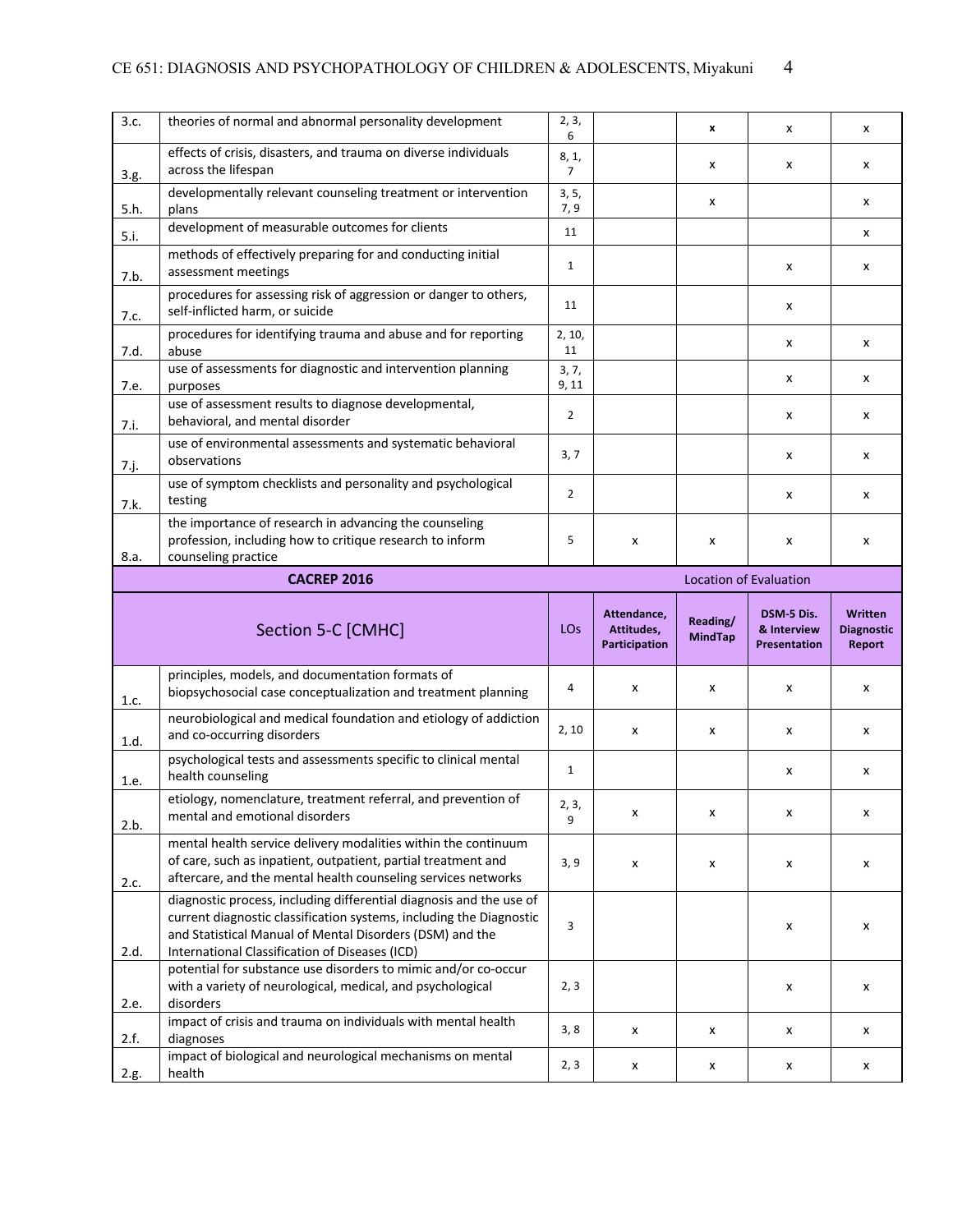| 3.a. | intake interview, mental status examination, biopsychosocial<br>history, mental health history, and psychological assessment for<br>treatment planning and caseload management | 1, 4,<br>8 |                                                   |                            | x                                                | x                                      |
|------|--------------------------------------------------------------------------------------------------------------------------------------------------------------------------------|------------|---------------------------------------------------|----------------------------|--------------------------------------------------|----------------------------------------|
| 3.b. | techniques and interventions for prevention and treatment of a<br>broad range of mental health issues                                                                          | 1, 4,<br>8 |                                                   |                            | x                                                | x                                      |
|      | <b>CACREP 2016</b>                                                                                                                                                             |            |                                                   |                            | Location of evaluation                           |                                        |
|      | Section 5-G [SC]                                                                                                                                                               | Los        | Attendance.<br>Attitudes,<br><b>Participation</b> | Reading/<br><b>MindTap</b> | DSM-5 Dis.<br>& Interview<br><b>Presentation</b> | Written<br><b>Diagnostic</b><br>Report |
| 2.e. | School counselor roles and responsibilities in relation to the<br>school emergency management plans, and crises, disasters, and<br>trauma                                      | 8          | x                                                 | x                          | x                                                | x                                      |
| 2.g. | characteristics, risk factors, and warning signs of students at risk<br>for mental health and behavioral disorders                                                             | 11         | x                                                 | X                          | x                                                | x                                      |
| 2.h. | common medications that affect learning, behavior, and mood in<br>children and adolescents                                                                                     | 12         |                                                   |                            | x                                                | $\mathsf{x}$                           |
| 2.i. | signs and symptoms of substance abuse in children and<br>adolescents as well as the signs and symptoms of living in home<br>where substance use occurs                         | 10,<br>11  | $\boldsymbol{\mathsf{x}}$                         |                            | x                                                | $\mathsf{x}$                           |
| 3.h. | skills to critically examine the connections between social,<br>familial, emotional, and behavior problems and academic<br>achievement                                         | 10         |                                                   |                            | x                                                | x                                      |
|      |                                                                                                                                                                                |            |                                                   |                            |                                                  |                                        |

### **VI. METHODS OF INSTRUCTION**

The instructor will employ a variety of instructional methods to facilitate student learning including:

- Lecture / Discussion
- Case presentations with instructor and peer feedback
- Case studies and responses to structured exercises
- Use of technology and media including video-recordings, films, and PowerPoints
- Modeling
- Internet-based learning
- Reflective self-evaluation

### **VII. COURSE EVALUATION METHODS**

| <b>Course</b><br>Obj. | <b>Assignment</b>                                                                     | <b>CACREP</b><br><b>Standards Assessed</b><br>Code: Core/CMHC/School                                         | <b>Due Date</b>                                                                                                | <b>Points</b>                   |
|-----------------------|---------------------------------------------------------------------------------------|--------------------------------------------------------------------------------------------------------------|----------------------------------------------------------------------------------------------------------------|---------------------------------|
| $2-6, 8-11$           | Attendance, Attitudes, Participation,<br>(Assigned Readings, Podcasts, and<br>Videos) | Core: 2.e., 3.c., 8.a<br>CMHC: 1.c., 1.d., 2.b., 2.c., 2.f.,<br>2.g.<br>SC: 2.e., 2.g., 2.i                  | Every week                                                                                                     | 10 points<br>each x 14<br>(140) |
| $1-8, 10$             | MindTap                                                                               | Core: 2.e., 2.f., 3.c., 3.g., 5.h.,<br>8.a.<br>CMHC: 1.c., 1.d., 2.b., 2.c., 2.f.,<br>2.g.<br>SC: 2.e., 2.g. | Every week<br>Earned points/Total possible<br>MindTap Assignments Points $(\%) x$<br>$100 =$ your final points | (100)                           |
| 4,6                   | Article Review/Discussion Leader                                                      | $\mathbf{c}$                                                                                                 | Assigned starting at week 5                                                                                    | (50)                            |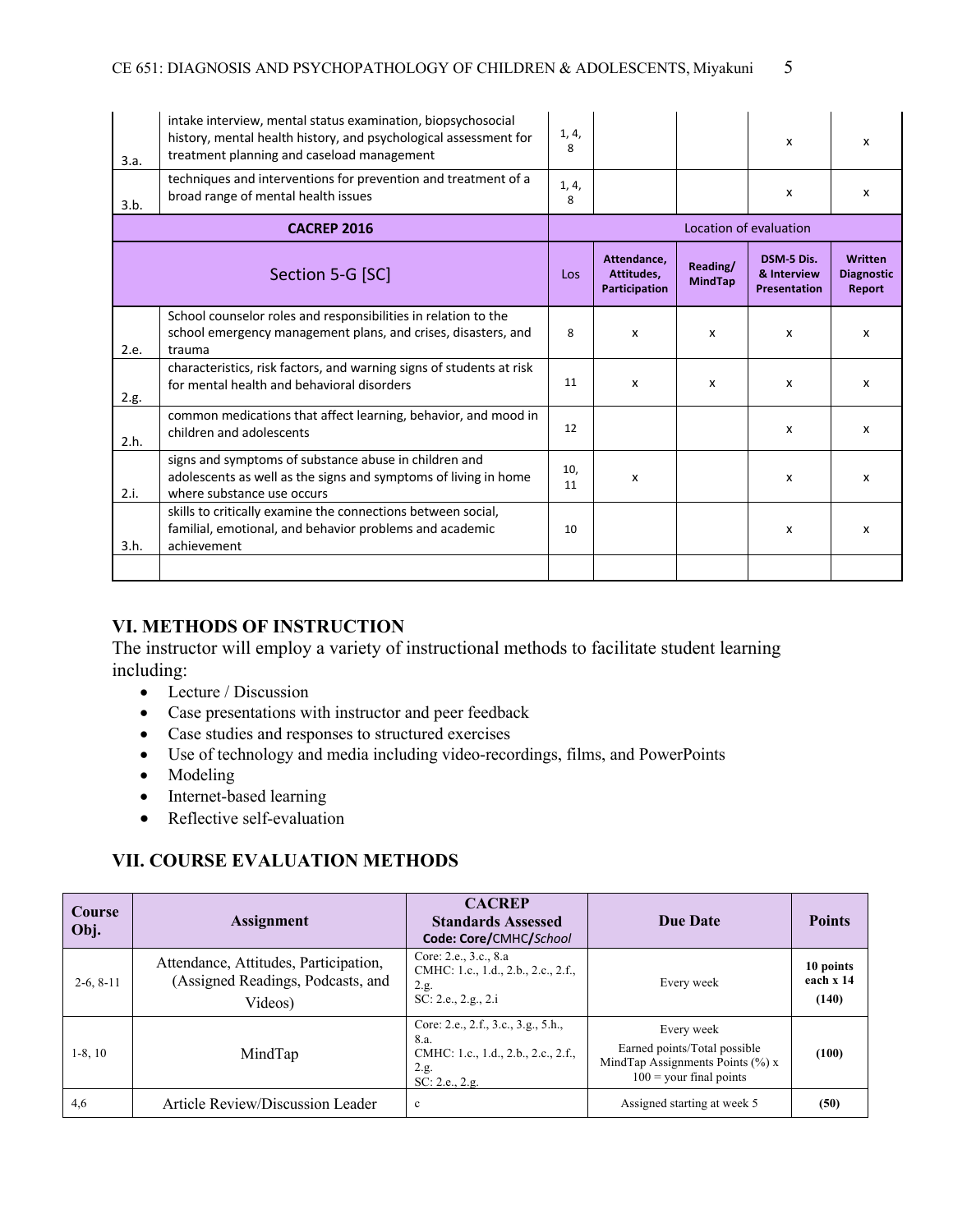| $1-5, 7-11$ | DSM-5 Disorders & Assessment<br>Interview Presentation | Core: 2.f., 3.g., 7.b., 7.c., 7.c.,<br>7.d., 7.e., 7.i., 7.j., 7.k., 8.a.<br>CMHC: 1.c., 1.d., 1.e., 2.b., 2.c.,<br>2.e., 2.f., 2.g., 3.a., 3.b.<br>SC: 2.e., 2.g., 2.h., 2.i., 3.h.               | DSM-5 Disorder & Assess.<br>Interview Group Presentations:<br>Starting at week 9 | (100) |  |
|-------------|--------------------------------------------------------|----------------------------------------------------------------------------------------------------------------------------------------------------------------------------------------------------|----------------------------------------------------------------------------------|-------|--|
| $1-5, 7-11$ | Written Diagnostic Report                              | Core: 2.f., 3.c., 3.g., 5.h., 5.i.,<br>7.c., 7.c., 7.d., 7.e., 7.i., 7.j., 7.k.,<br>8.a<br>CMHC: 1.c., 1.d., 1.e., 2.b., 2.c.,<br>2.e., 2.f., 2.g., 3.a., 3.b.<br>SC: 2.e., 2.g., 2.h., 2.i., 3.h. | 11:59 pm Saturday, December $4th$                                                | (100) |  |
|             |                                                        |                                                                                                                                                                                                    |                                                                                  |       |  |

#### **A. Description of Assignments**

#### **1. Attendance, Attitudes, and Participation (10 points each class x 14)**

Attendance and participation in classroom activities are essential in order for students to gain full benefit from this course. Students are expected to attend all class sessions and contribute to the class by presenting their ideas, reactions, questions and concerns in relation to the required reading, video, and audio materials during class discussion. Students will be given a few prompts/questions from the required reading, video, and audio materials to reflect/answer, which will be counted toward their attendance and participation points. If you know that you are going to miss more than one class this semester, it is better to postpone registration until the next semester when you will be able to be present for all the classes.

*Please note:* In the event of a missed class, the course instructor expects students to notify the instructor of the reasons for missing the class in writing (e.g., email). Informing the instructor of an absence from class does not guarantee an "excused" absence. Additional documentation may be requested as the discretion of the course instructor.

NOTE: This course is listed as in-person class; however, the course delivery may be modified in response to COVID conditions. Due to the fluid nature of COVID conditions, attendance via Zoom is also your option. If you decide to attend via Zoom, please notify the instructor via email at least few days before the class that you intend to attend via Zoom.

#### **2. MindTap (The % of the total possible MindTap scores are applied to 100 points)**

Students must complete all the assignments and activities in MindTap and obtain at least 80% of the total point in order for the MindTap portion to be counted toward the final grade. Less than 80% of the total possible MindTap points are earned, students will receive no credit for MindTap.

MindTap will open at 12:00 am on Thursdays of each week and it will close at 4:00pm that following Thursdays except for the first week. For instance, Chapter 2 will open at 12:00 am on Thursday September  $2<sup>nd</sup>$  and close at 4:00 pm on Thursday September 9, an hour before the  $3<sup>rd</sup>$  class meeting. If students do not complete and submit the MindTap exercises by 4:00 pm, the program will not allow any access or turn in the work late. MindTap will not re-open and late work is not accepted. Please do not ask me to re-open a closed MindTap module or if you can e-mail me late work. I will not do either.

Each week students will have activities (e.g., mastery training, check your understanding/section quizzes, video/short answer questions, and chapter quizzes) through MindTap on the course content of that week. Each one of these exercises will be scored through MindTap. At the end of the semester, the obtained score will be divided by the number of points possible for the entire semester of MindTap exercises, and the percentage will be applied to the 100 points. In order for students' MinsTap scores to be counted toward grades, students must complete all the activities and earn 80% of the total possible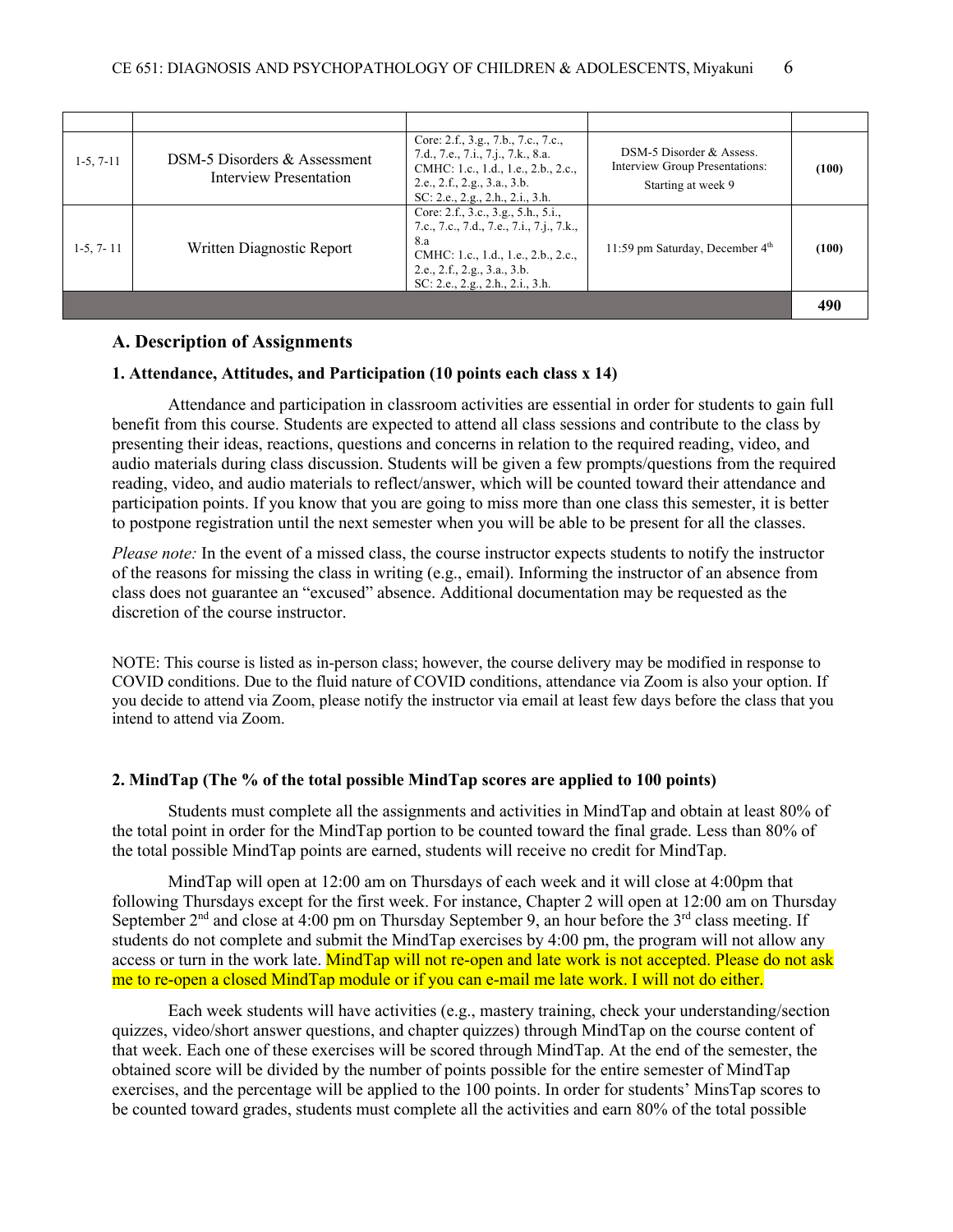MindTap scores.

#### **3. Race and Intersectionality Mental Health Article Review and Discussion Leader (50 points)**

Students will explore one peer-reviewed quantitative and/or qualitative studies that address issues related to (1) Black/Indigenous youth mental health or (2) LGBTQ+ youth mental health and will present a brief overview of the study (no more than 10 minutes) and facilitate class discussion for at least 15 minutes but no more than 20 minutes. The aim of this assignment is to examine important issues, questions, and debates regarding **intersectionality, equity,** and **social determinants** of mental health issues and/or mental disorders.

Two weeks prior to the presentation date, students must post their chosen journal article (pdf) to the Discussion Board. One week prior to the presentation date, students must post review form (Word) to the Discussion board.

The total time of a student's presentation and discussion time should be no more than 30 minutes.

Through this assignment, students will utilize **intersectionality** as a framework to critically evaluate how various types of social inequality, by race, ethnicity, socioeconomic status, cis/transgender status, sexual orientation, age, gender, and immigration status shape mental health disparities of Black/Indigenous and LGBTQ+ youth. This assignment also aims to help students take a critical approach in understanding social determinants of mental health issues (e.g., anxiety disorders, depression, bipolar disorders, disruptive-impulse control disorders, youth substance use disorders, etc.) and equity issues that these populations face (e.g., lack of access to the resources and opportunities) **See the appendix for the assignment details**

#### **4. Clinical Assessment Interview and Group Presentation of DSM 5 Disorders (100 points)**

Students will work in **a group of three** (i.e., "Mini Treatment Teams") and choose a DSM-5 Disorder from the following DSM categories: Neurodevelopmental Disorders; Mood Disorders; Disruptive, Impulse-Control, and Conduct Disorders; Substance-Related and Addictive Disorders, Anxiety Disorder, Obsessive-Compulsive and Related Disorders, and Trauma- and Stressor-Related Disorders.

Students will first role-play (and video-record) a mock clinical interview session that will (a) feature core characteristics of the selected disorder, (b) demonstrate clinical interviewing skills including mental status examination, Multicultural Formulation Interview, and (c) demonstrate relevant interviewing techniques from the textbook and other academic resources. **Please make sure to use the biopsychosocial intake form in the Appendix.**

Students create a PowerPoint and upload the PowerPoint before the class presentation to make it available for peers. Each group will present at least 7 minutes no more than 10 minutes of their role-pay that highlights a) feature core characteristics of the selected disorder, (b) demonstrate clinical interviewing skills including mental status examination, Multicultural Formulation Interview, and (c) demonstrate relevant interviewing techniques from the textbook and other academic resources. There may be more than one segments of the mock session to be presented to demonstrate three areas. Then, facilitate no more than 30-minute class presentation/discussion that addresses the following categories:

- 1. Identifying information
- 2. Chief complaint
- 3. Symptoms
- 4. Mental status examination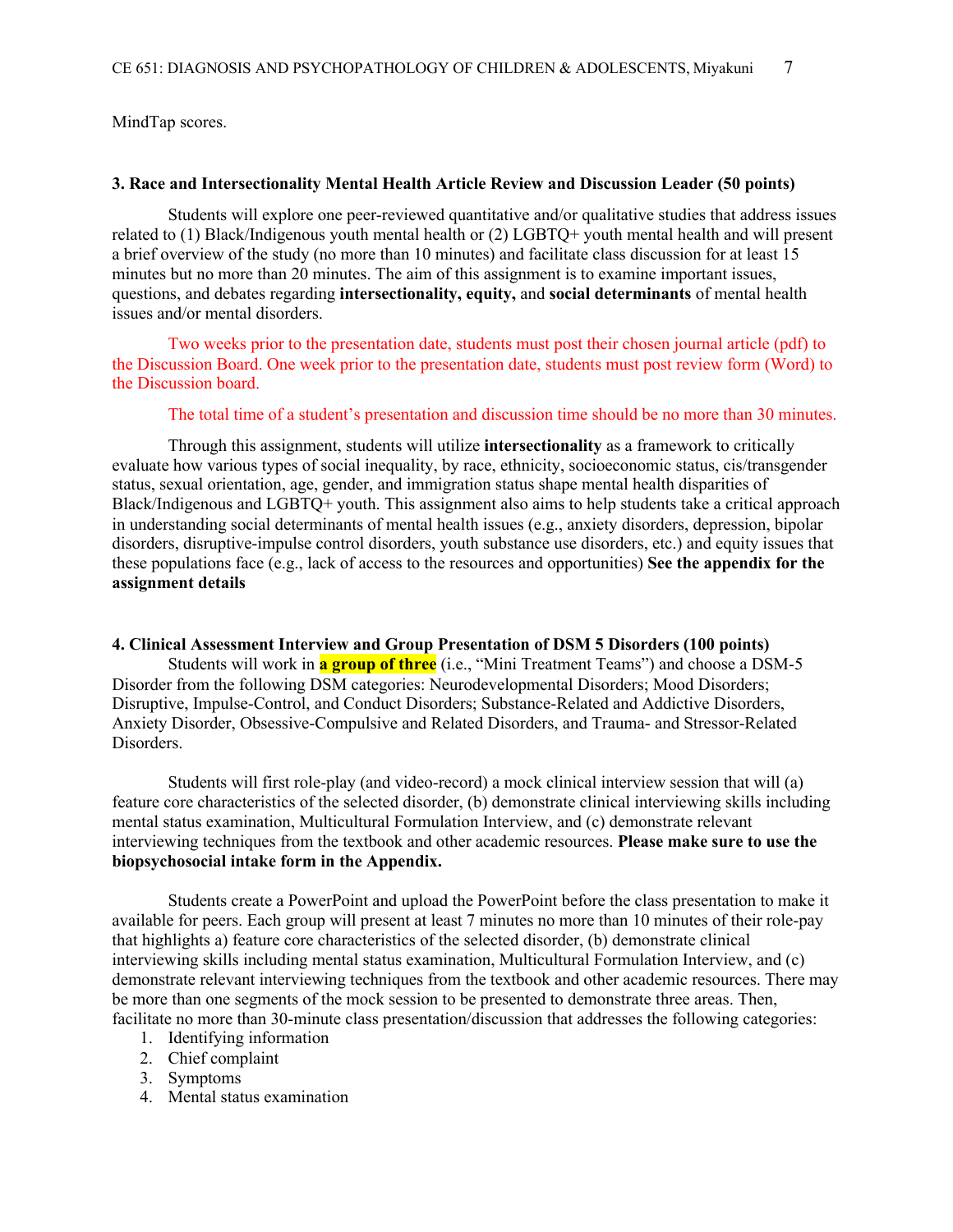- 5. Diagnostic assessment
- 6. Highlights of the interview
- 7. Multicultural considerations

The total time of a group presentation/discussion time should be no more than 40 minutes.

This assignment is intended to assist students with in-depth inquiry into a particular disorder, related treatment for the disorder, and to get students working together as "Mini Treatment Teams".

Students will be provided with a rubric for structuring the group presentation. PowerPoint must be submitted to the corresponding assignment folders in D2L by the due date listed in the course schedule. **See the Appendix for the rubric**

#### **5. Individual Written Diagnostic Report (100 points)**

Working individually, students will complete a diagnostic assessment report with an emphasis on (a) incorporating parent and youth information, (b) using diagnostic nomenclature from the DSM-5, (c) linking the diagnosis to a theory driven case conceptualization and interventions, and (d) providing a personal reflection about the assignment.

Please cite at least 5 peer-reviewed sources to support your case conceptualization. DSM-5 and the course textbook will not count.

### Please follow APA style (7<sup>th</sup> ed) and use the format provided in class.

Written diagnostic reports must be submitted to the corresponding assignment folders in D2L by the due date listed in the course schedule.

#### **B. Grading for Course Overall Grading Scale (Course):**

#### **NOTE: Due dates for all assignments are located in COURSE SCHEDULE**

| Percentage   | Grade | Percentage  | Grade | Percentage   | Grade |
|--------------|-------|-------------|-------|--------------|-------|
| $92 - 100\%$ |       | $72 - 81\%$ |       | Below $62\%$ |       |
| $82 - 91\%$  |       | $63 - 71\%$ |       |              |       |

### **VIII. UNIVERSITY EXPECTATIONS & COURSE POLICIES**

#### **A. University Expectations and Resources**

- **Diversity Statement:** This is meant to be a safe, welcoming, and inclusive classroom environment for students of all races, ethnicities, sexual orientations, gender identities/variances, ages, religions, economic classes, and ability statuses. As such, you will be encouraged and challenged to use language and basic counseling techniques that are respectful, inclusive, representative and culturally appropriate.
- **Academic Integrity:** Students are expected to practice professionalism and academic integrity in all assignments and class discussions. This includes but is not limited to treating other students and the professor respectfully, engaging in meaningful class discussions, thinking and writing critically and thoughtfully, creating original works, and citing all resources using APA format. Plagiarism will result in loss of credit for this course, and further consequences may result from the university system. The collegiate policy on plagiarism and cheating is outlined in the Student Handbook. It is your responsibility to be aware of this policy. You can also find it online at: http://www.winona.edu/sld/academicintegrity.asp.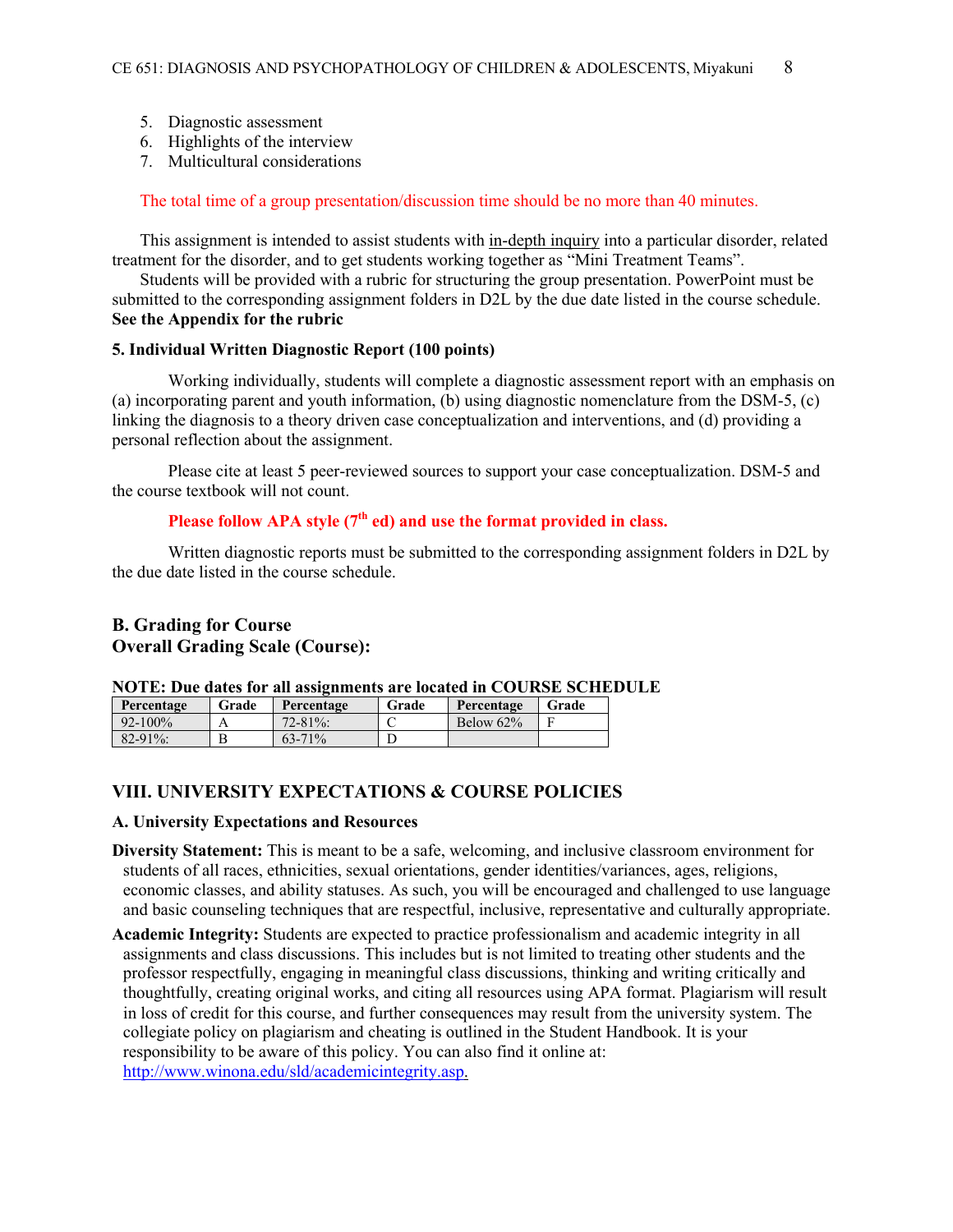- **Electronic Device Notice:** As a matter of courtesy to your classmates and the instructor, please turn off your beepers, cell phones, and any other electronic devices that make any noise.
- **Laptop/PDA Policy:** Excluding students with a documented disability, the use of laptops and PDAs in class is prohibited without prior permission of the instructor.
- **Class Visitor Policy:** Due to the clinical nature of this course in this curriculum, visitors of any age are not allowed without prior permission of the instructor.
- **E-mail Policy:** You are assigned a university e-mail account that will be used by professors. Students should make every effort to get to know their account and check it regularly.
- **Accommodations:** Students with documented disabilities who may need accommodations, who have any medical emergency information the instructor should know of, or who need special arrangements in the event of an evacuation, should make an appointment with the instructor as soon as possible, no later than the 1st week of the term. According to Section 504 of the Rehabilitation Act of 1973, students with disabilities have the right to receive necessary reasonable accommodations and support services to allow equal access at Winona State University. If you have a disability that requires accommodations, you are eligible for support through access services, found at http://www.winona.edu/accessservices/gettingstarted.asp.
- **Commitment to Inclusive Excellence:** WSU recognizes that our individual differences can deepen our understanding of one another and the world around us, rather than divide us. In this class, people of all ethnicities, genders and gender identities, religions, ages, sexual orientations, disabilities, socioeconomic backgrounds, regions, and nationalities are strongly encouraged to share their rich array of perspectives and experiences. If you feel your differences may in some way isolate you from WSU's community or if you have a need of any specific accommodations, please speak with the instructor early in the semester about your concerns and what we can do together to help you become an active and engaged member of our class and community. Campus resources for students: http://www.winona.edu/diversity/estatement.asp.

#### **B. Graduate Student Resources**

**General Information:** Academic calendar, forms and other procedures for graduate students can be found at http://www.winona.edu/gradstudies/currentstudents.asp

WSU-Rochester Student & Campus Services, UCR Room SS128, 285-7100, (www.winona.edu/rochester/): RCTC Counseling Center, UCR Room SS133; 285-7260 (www.rctc.edu/counseling\_career\_center/) UCR Learning Center, UCR Room AT306; 285-7182

**Counseling Services:** Graduate school can be very stressful. Counselors are available in Winona and through partnership with RCTC on the UCR campus to help you with a wide range of difficulties.

WSU counselors in Winona are located in the Integrated Wellness Complex 222 and they can be reached at 457-5330. The RCTC Counseling Center is located in SS 133 and can be reached at 285- 7260.

**Other Support Services:** WSU-Rochester Student & Campus Services Office and the WSU Inclusion and Diversity Office are dedicated to helping students of all races, ethnicities, economic backgrounds, nationalities, and sexual orientations. They offer tutoring and a wide range of other resources.

The WSU-R Student & Campus Services Office is located in Room SS128 on the UCR campus and can be reached at 285-7100. The WSU Inclusion & Diversity Office is located in Kryzsko Commons Room 122, and they can be reached at 457-5595. Information about the *KEAP Center*, dedicated to supporting diversity on campus, can be found here: http://www.winona.edu/diversity/22.asp.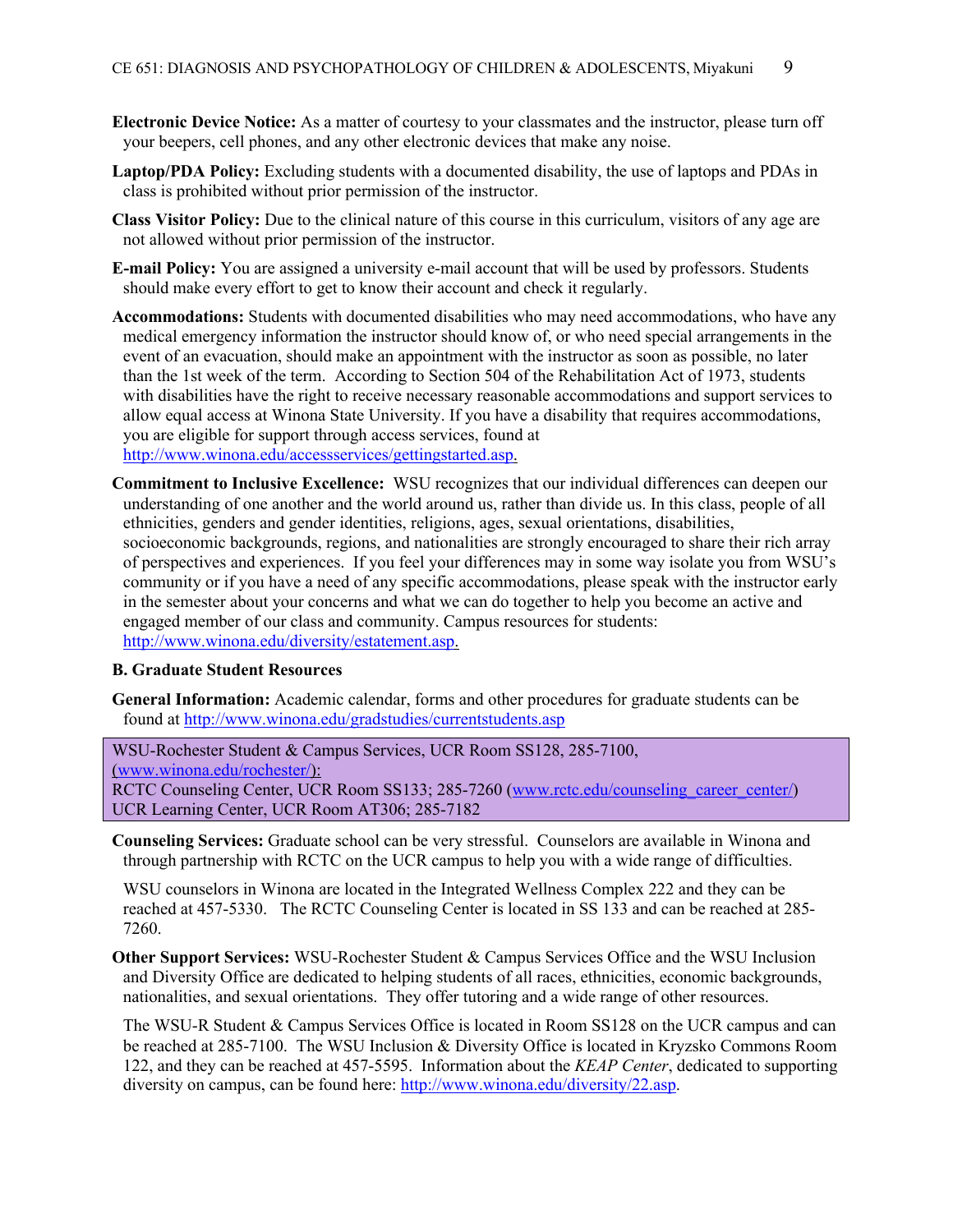*UCR Learning Center – Rochester***:** For help with writing and the development of papers on the WSU-Rochester campus, contact personnel in AT306 or call 285-7182.

*Writing Center - Winona:* The Writing Center offers free, individualized instruction in all forms and disciplines during any stage of writing, reading, or research. Call 507.457.5505 for an appointment. Walkins also welcome.

- College writing can be a demanding mix of academic language, research knowledge, argument and personal expression. The friendly, talented staff of the WSU WritingCenter is waiting to help students discover solutions to their writing needs. Located in **Minne 348**, the Writing Center offers free, individualized instruction in all forms and disciplines during any stage of writing, reading or research.
- You can make an appointment for the WritingCenter on our homepage. The Writing Center prioritizes appointments, but walk-ins are welcome. Please call us at 457-5505 for more information.

**Student Grievances:** Students are encouraged to speak directly with instructors when concerns arise. When issues cannot be resolved between the student and the instructor, students have the right to due process. Such complaint procedures are available online at: http://www.winona.edu/sld/studentgrievance.asp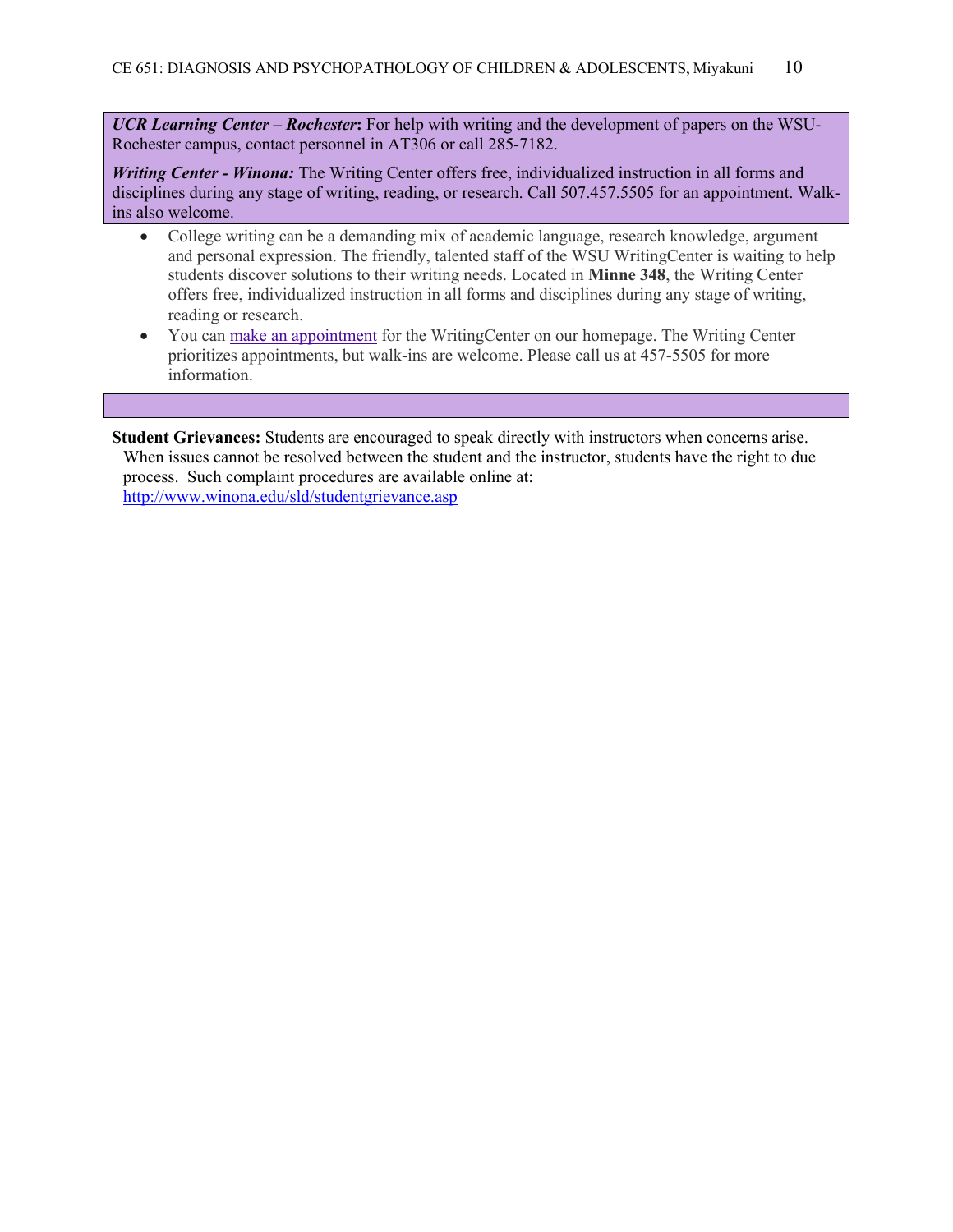| Week                                                                                                        | <b>CACREP &amp;</b><br>LOs                                                                                                | <b>Chapter Topic/Activities</b>                                                                                                                                                                                                                                                                                                         | Assignments/Readings, Videos, & Quizzes                                                                                                                                                                                                                                                                                                                                                                                                                                                                                                                                                                                                     | <b>Assignments Due</b>                                                                                                                  |
|-------------------------------------------------------------------------------------------------------------|---------------------------------------------------------------------------------------------------------------------------|-----------------------------------------------------------------------------------------------------------------------------------------------------------------------------------------------------------------------------------------------------------------------------------------------------------------------------------------|---------------------------------------------------------------------------------------------------------------------------------------------------------------------------------------------------------------------------------------------------------------------------------------------------------------------------------------------------------------------------------------------------------------------------------------------------------------------------------------------------------------------------------------------------------------------------------------------------------------------------------------------|-----------------------------------------------------------------------------------------------------------------------------------------|
| Week 1<br>Aug $23 - 27$<br><b>On Campus</b><br><b>Face-to-Face</b><br><b>Class Meeting</b><br>Aug. 26 (Thu) | Core: 2.e., 3.c., 8.a<br>CMHC: 1.c., 1.d.,<br>2.b., 2.c., 2.f., 2.g.<br>SC: 2.e., 2.g., 2.i<br>$2-6, 8-11$                | <b>Discussion Topics/Activities (On Campus)</b><br>Class Orientation (introduction, review syllabus,<br>course overview)<br><b>Review MindTap and its features</b><br>MinnScu/WSU Zoom<br>MediaSpace<br>Therapist's attitudes toward Play<br>Review multicultural counseling<br>Decide article review presentation/discussion<br>topics | Review syllabus before coming to class                                                                                                                                                                                                                                                                                                                                                                                                                                                                                                                                                                                                      |                                                                                                                                         |
| Week 2<br>Aug $30 -$ Sep $3$<br>Online<br>Sep 2 (Thu)                                                       | Core: 2.e., 2.f.,<br>3.c., 3.g., 5.h., 8.a.<br>CMHC: 1.c., 1.d.,<br>2.b., 2.c., 2.f., 2.g.<br>SC: 2.e., 2.g.<br>$1-8, 10$ | Discussion/Lecture Topics (Zoom Lecture Video)<br>Diagnosing youth versus adults<br>o Interviewing the informants: The basics<br>o Structuring first interview with young person<br>o Child development                                                                                                                                 | Chapter 1 Introduction<br>START: Chapter 1 Mastery training (Open Aug. 23)<br>Check your understanding: 6 quizzes<br>Defining disorders of childhood<br>$\bullet$<br>The globalization of children's mental health<br>$\bullet$<br>The stigma of mental health<br>$\bullet$<br>What is normal?<br>$\bullet$<br>The role of values<br>٠<br>Definitions of psychopathology and developmental<br>$\bullet$<br>psychopathology<br>WATCH: Chapter 1 Referral and classroom-based interventions<br>Review: Chapter 1 Review quiz<br><b>Techniques of Play Therapy: A Clinical Demonstration video</b><br>by Nancy Boyd Web (WSU library database) | <b>Complete MindTap Chapter 1 all</b><br>mini and chapter review quizzes<br>AND finish watching the video by<br>4:00pm Thursday, Sep. 2 |
| Week 3<br>$Sep 6-10$<br><b>On Campus</b><br><b>Face-to-Face</b><br><b>Class Meeting</b><br>Sep. 9 (Thu)     | Core: 2.e., 3.c., 8.a<br>CMHC: 1.c., 1.d.<br>2.b., 2.c., 2.f., 2.g.<br>SC: 2.e., 2.g., 2.i                                | <b>Discussion Topics/Activities (On Campus)</b><br>o Play interview with school-aged children<br>o Infant-toddler interview<br>o Playful interviewing Techniques<br>o Sandtray<br>Decide group presentation                                                                                                                             | Chapter 2 Models of Child Development, Psychopathology, and<br>Treatment<br>START: Chapter 2 Mastery training (opens @ 12am, 9/2)<br>Check your understanding: 7 quizzes<br>Physiological models<br>$\bullet$<br>Psychodynamic models<br>$\bullet$<br>Behavioral and cognitive models<br>$\bullet$<br>Humanistic models<br>$\bullet$<br>The role of values<br>$\bullet$<br>Family models<br>$\bullet$<br>Sociocultural models<br>WATCH: Chapter 2 Human exceptionalities<br>WATCH: Chapter 2 Autism spectrum disorder in early childhood<br>Review: Chapter 2 Review quiz                                                                   | <b>Complete MindTap Chapter 2 all</b><br>mini and chapter review quizzes<br>AND finish watching the video by<br>4:00pm Thursday, Sep. 9 |

• **Child-centered play therapy: A clinical session by Garry** 

**Landreth (WSU library database)**

## **IX. COURSE SCHRDULE: The course schedule is subject to change**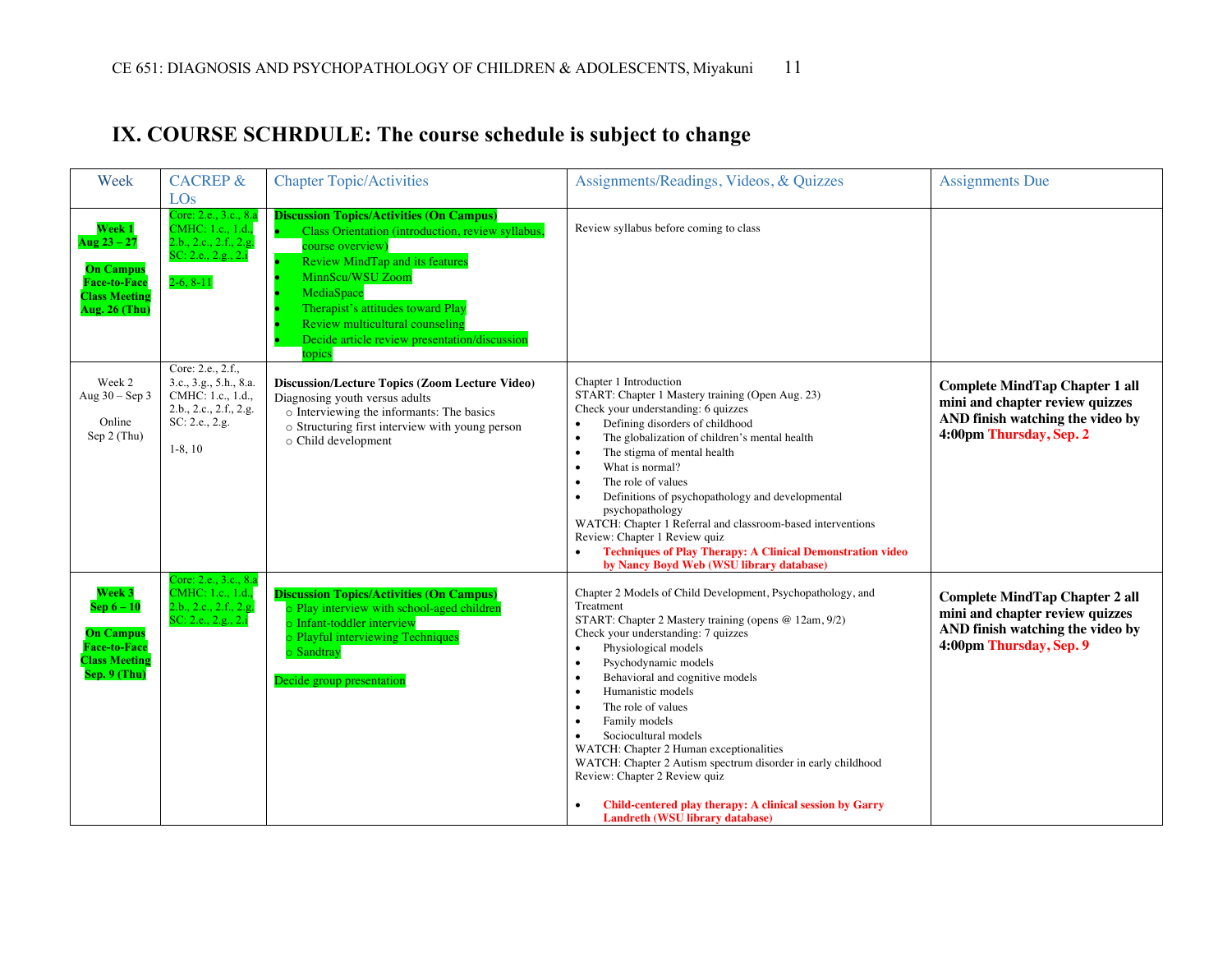| Week 4<br>Sep 13 - 17<br>Online<br>Sep $16$ (Thu)                                                           | Core: 2.e., 2.f.,<br>3.c., 3.g., 5.h., 8.a.<br>CMHC: 1.c., 1.d.,<br>2.b., 2.c., 2.f., 2.g.<br>SC: 2.e., 2.g.<br>$1-8, 10$ | <b>Discussion/Lecture Topics (Zoom Lecture Video)</b><br>• Developmentally appropriate clinical interviews<br>• Deriving diagnoses & diagnostic assessment<br>• Common diagnoses: Children & Adolescents<br>DSM pp. 733 - 745 Assessment<br>$\circ$<br>Measures<br>DSM pp. 749 - 759 Cultural<br>$\circ$<br>Formulation<br>• The adolescent interview<br>• The Parent-Child Initial Interview<br>• The Written Report/Documentation & case note | Chapter 3 Principles and Practices of Developmental Psychopathology<br>START: Chapter 3 Mastery training (opens @ 12am, 9/9)<br>Check your understanding 4 quizzes<br>WATCH: Chapter 3 Resilience-Late Bloomers<br>WATCH: Chapter 3 ASD: 4 Strategies to support a young child<br>Review: Chapter 3 quiz<br>Chapter 4 Classification, Assessment, and Diagnosis, and Intervention<br>START: Chapter 4 Mastery training (opens @ 12am, 9/9)<br>Check your understanding 3 quizzes<br>WATCH: Chapter 4 Assessment - Measuring vocabulary in preschool<br>WATCH: Chapter 4 Assessment, diagnosis, and treatment: ABC<br>sequences to teach appropriate behavior<br>Review: Chapter 4 quiz                                                                                                                                                                                                                                            | <b>Complete MindTap Chapter 3 and</b><br>4 all mini and chapter review<br>quizzes by 4:00pm Thursday, Sep.<br>16 |
|-------------------------------------------------------------------------------------------------------------|---------------------------------------------------------------------------------------------------------------------------|-------------------------------------------------------------------------------------------------------------------------------------------------------------------------------------------------------------------------------------------------------------------------------------------------------------------------------------------------------------------------------------------------------------------------------------------------|-----------------------------------------------------------------------------------------------------------------------------------------------------------------------------------------------------------------------------------------------------------------------------------------------------------------------------------------------------------------------------------------------------------------------------------------------------------------------------------------------------------------------------------------------------------------------------------------------------------------------------------------------------------------------------------------------------------------------------------------------------------------------------------------------------------------------------------------------------------------------------------------------------------------------------------|------------------------------------------------------------------------------------------------------------------|
| Week 5<br>$Sep 20 - 24$<br><b>On Campus</b><br><b>Face-to-Face</b><br><b>Class Meeting</b><br>Sep. 23 (Thu) | Core: 2.e., 3.c., 8.a<br>CMHC: 1.c., 1.d.<br>2.b., 2.c., 2.f., 2.g.<br>SC: 2.e., 2.g., 2.i                                | <b>Discussion Topics/Activities (On Campus)</b><br>• Article Review Presentation and discussion leader<br>(3)<br><b>Lecture Topics</b><br>Neurodevelopmental Disorders/ASD<br>Feeding, Eating, Elimination, Sleep-wake<br><b>Disorders</b><br><b>Case studies (DSM-5)</b><br>Neurodevelopmental Disorders/ASD<br>Feeding, Eating, Elimination, Sleep-wake Disorders                                                                             | Chapter 5 Disorders of Early Childhood<br>START: Chapter 5 Mastery training (opens @ 12am, 9/16)<br>Check your understanding 5 quizzes<br>WATCH: Chapter 5 Zero to 2 years – attachment in infants and toddlers<br>Review: Chapter 5 quiz<br>Chapter 6 Intellectual Developmental Disorder and Learning Disorders<br>START: Chapter 6 Mastery training (opens @ 12am, 9/16)<br>Check your understanding 9 quizzes<br>WATCH: Chapter 6 ASD in early childhood: An occupational therapist<br>and a speech/language pathologist discuss their collaborative work<br>Review: Chapter 6 quiz<br>Chapter 7 Autism Spectrum Disorder (ASD)<br>START: Chapter 7 Mastery training (opens @ 12am, 9/16)<br>Check your understanding 7 quizzes:<br>WATCH: Chapter 7 ASD in early childhood – on family's story (Gavin)<br>WATCH: Chapter 7 Three young adults with ASD - Honoring and<br>supporting neurodiversity<br>Review: Chapter 7 quiz | Complete MindTap Chapter 5, 6,<br>and 7 all mini and chapter review<br>quizzes by 4:00pm Thursday, Sep.<br>23    |
| Week 6<br>Sep $27 - Oct.$<br>-1<br>Online<br>Sep $30$ (Thu)                                                 | Core: 2.e., 2.f.,<br>3.c., 3.g., 5.h., 8.a.<br>CMHC: 1.c., 1.d.,<br>2.b., 2.c., 2.f., 2.g.<br>SC: 2.e., 2.g.<br>$1-8, 10$ | Discussion/Lecture Topics (Zoom Lecture Video)<br>$\bullet$<br><b>Lecture Topics</b><br>Social determinants of mental health (Black MH &<br>$\bullet$<br><b>BIPOC MH)</b><br>Intersectionality<br>$\bullet$<br>Critical consciousness<br>$\bullet$                                                                                                                                                                                              | Dr. Camara Jones Explains the Cliff of Good Health (Social<br>determinants video)<br>https://www.youtube.com/watch?v=to7Yrl50iHI<br>and social determinants of mental health article/Black<br>Americans are being hammered by a double pandemic (short<br>reading and video):<br>https://www.cnn.com/2020/04/12/health/black-americans-hiv-<br>coronavirus-blake/index.html<br>The Race Gap: How U.S. systemic racism plays out in Black<br>lives (short reading) https://www.reuters.com/article/us-global-<br>race-usa/the-race-gap-how-u-s-systemic-racism-plays-out-in-<br>black-lives-idUSKCN24F1A0 NOTE: Make sure to click this link<br>for interactive graphic: https://graphics.reuters.com/GLOBAL-<br>RACE/USA/nmopajawjva/index.html                                                                                                                                                                                   | Complete all the required readings<br>and videos by 4:00pm Thursday,<br><b>Sep. 16</b>                           |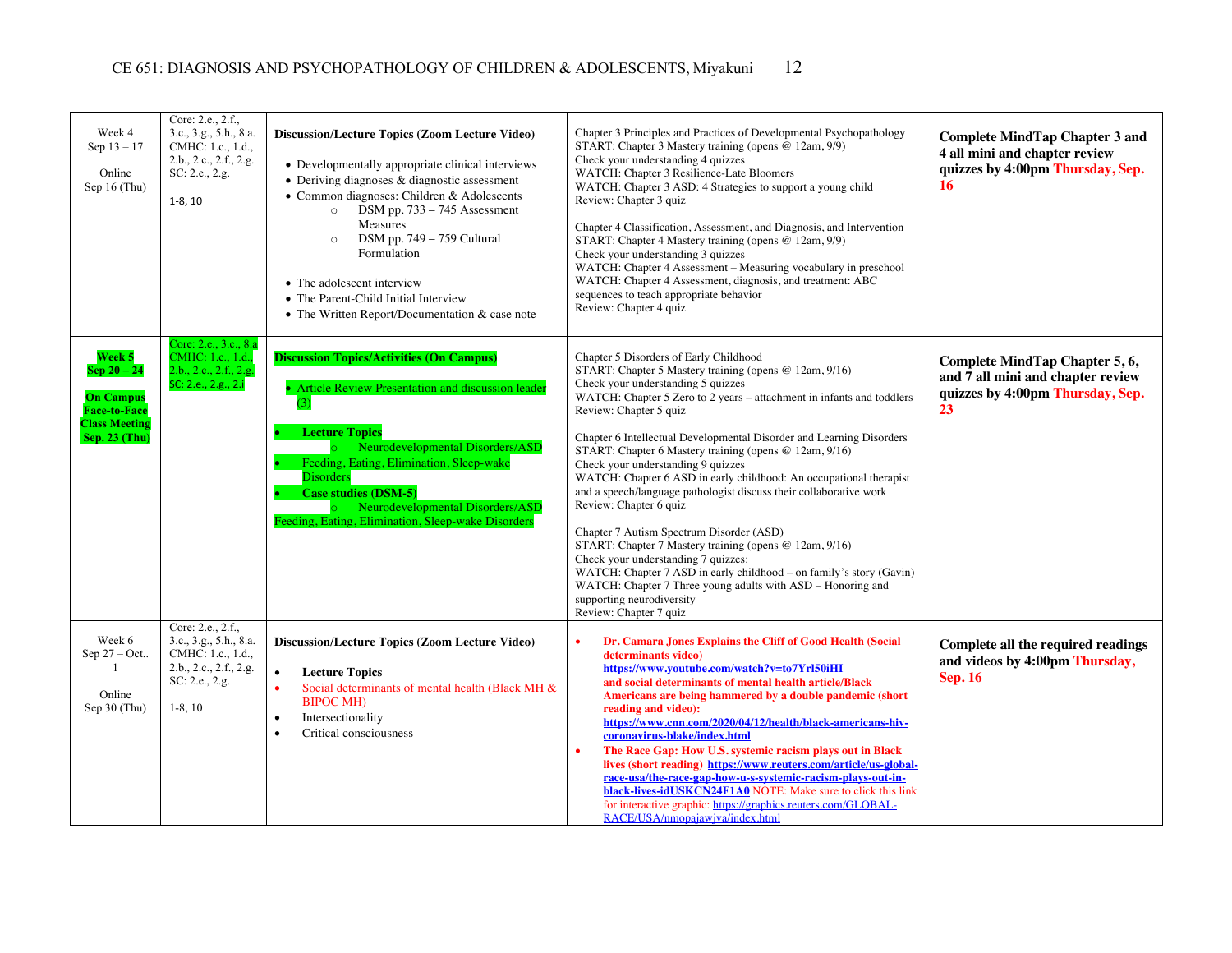|                                                                                                                       |                                                                                                                                                                                                                  |                                                                                                                                                                        | <b>Intersectionality video (short YouTube video):</b><br>https://www.ted.com/talks/kimberle crenshaw the urgency of<br>intersectionality?language=en<br>Why the term "BIPOC" is so complicated, explained by<br>linguists (short reading):<br>https://www.vox.com/2020/6/30/21300294/bipoc-what-does-it-<br>mean-critical-race-linguistics-jonathan-rosa-deandra-miles-<br>hercules<br>Students with Asterisks by Jay M. Williams, PhD (pp. 202-236)<br>https://opendora.minnstate.edu/islandora/object/MINNSTATEr<br>epository:295<br>A killer stereotype (short YouTube video):<br>https://www.youtube.com/watch?v=PPYpiML-M08 |                                                                                                                                          |
|-----------------------------------------------------------------------------------------------------------------------|------------------------------------------------------------------------------------------------------------------------------------------------------------------------------------------------------------------|------------------------------------------------------------------------------------------------------------------------------------------------------------------------|----------------------------------------------------------------------------------------------------------------------------------------------------------------------------------------------------------------------------------------------------------------------------------------------------------------------------------------------------------------------------------------------------------------------------------------------------------------------------------------------------------------------------------------------------------------------------------------------------------------------------------|------------------------------------------------------------------------------------------------------------------------------------------|
| Week 7<br>Oct. $4-\epsilon$<br><b>On Campus</b><br><b>Face-to-Face</b><br><b>Class Meeting</b><br><b>Oct. 7 (Thu)</b> | Core: 2.e., 2.f.,<br>3.g., 7.b., 7.c.,<br>7.d., 7.e., 7.i., 7.j.,<br>7.k., 8.a<br>CMHC: 1.c., 1.d.,<br>1.e., 2.b., 2.c.,<br>2.e., 2.f., 2.g.<br>3.a., 3.b.<br>SC: 2.e., 2.g., 2.h.,<br>2.i., 3.h.<br>$1-5, 7-11$ | <b>Discussion Topics/Activities (On Campus)</b><br>Article Review Presentation and discussion leader<br>(2)<br>Case studies (DSM-5)<br>PTSD/Abuse<br><b>Attachment</b> | Chapter 8 Maltreatment and Trauma- and Stressor-Related Disorders<br>START: Chapter 8 Mastery training (opens @ 12am, Sep. 30)<br>Check your understanding 7 quizzes<br>WATCH: Chapter 8 Abuse against children<br>Review: Chapter 8 quiz<br>Frontier of Trauma Treatment by Dr. Bessel van der Kolk at<br>the Evolution of Psychotherapy conference 2013 (WSU library<br>database) *Watch this first before watching The Nurture Room<br><b>The Nurture Room (YouTube):</b><br>https://www.youtube.com/watch?v=5XFjLdNO4FU                                                                                                      | <b>Complete MindTap Chapter 8 all</b><br>mini and chapter review quizzes<br>AND finish watching the videos by<br>4:00pm Thursday, Oct. 7 |
| Week 8<br>Oct. $11 - 15$<br>Online<br>Oct. 14 (Thu)                                                                   | Core: 2.e., 2.f.,<br>3.c., 3.g., 5.h., 8.a.<br>CMHC: 1.c., 1.d.,<br>2.b., 2.c., 2.f., 2.g.<br>SC: 2.e., 2.g.<br>$1-8, 10$                                                                                        | <b>Discussion/Lecture Topics (Zoom Lecture Video)</b><br>PTSD/abuse<br>$\bullet$<br><b>ADHD</b>                                                                        | Gil, E. (2006). Helping abused and traumatized children-<br>Integrative directive & non-directive approaches<br><b>Essentials of Play Therapy with Abused Children video by</b><br>Eliana Gil (WSU library database)<br><b>CHILD OF RAGE (YouTube):</b><br>https://www.youtube.com/watch?v=szcsT3pOuBw<br>Play Therapy for Severe Psychological Trauma video by Eliana<br><b>Gil (WSU library database)</b>                                                                                                                                                                                                                      | Complete the readings and watch<br>videos by 4:00pm Thursday, Oct.<br>-14                                                                |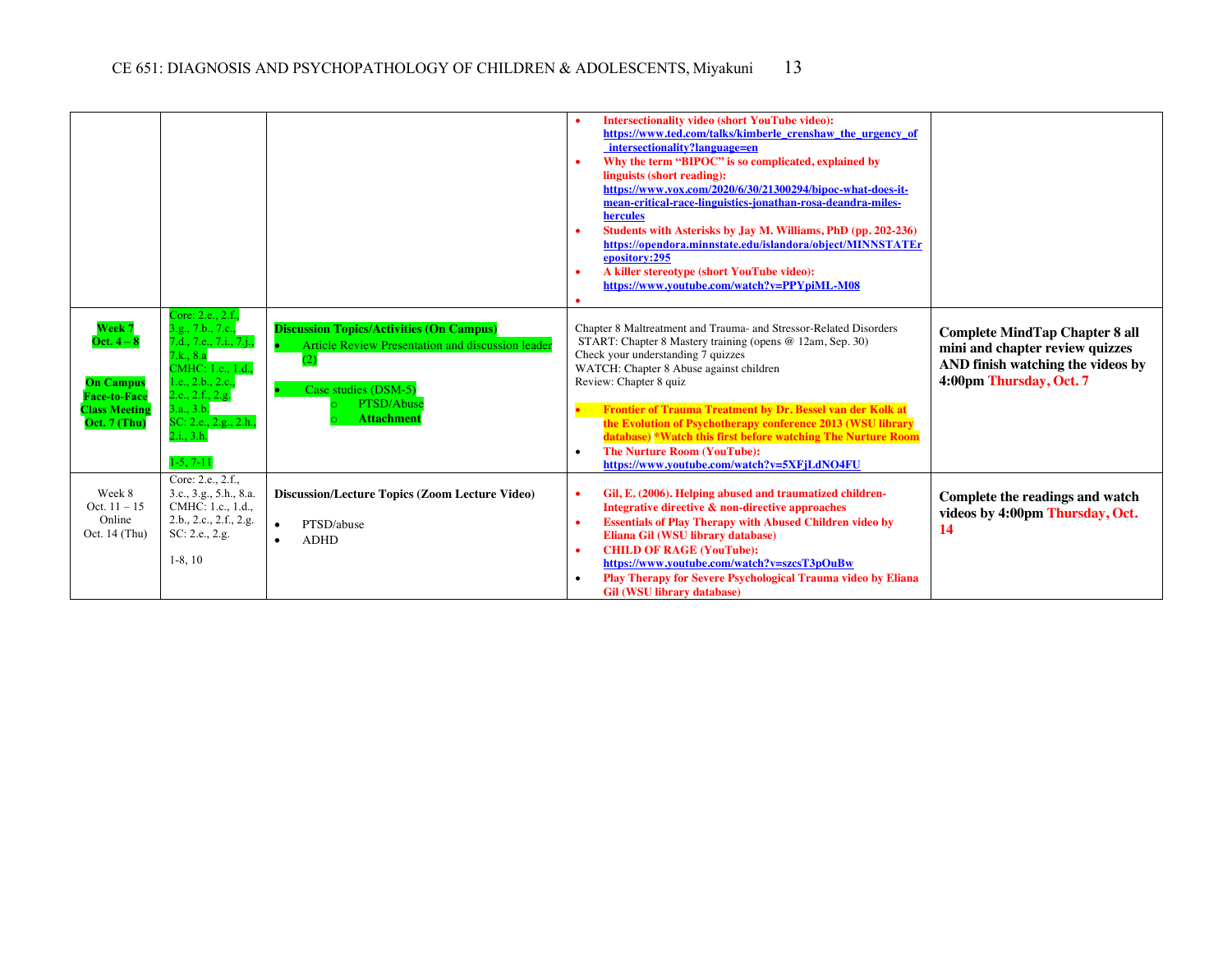| Week 9<br>Oct $18 - 22$<br><b>On Campus</b><br><b>Face-to-Face</b><br><b>Class Meeting</b><br><b>Oct. 21 (Thu)</b> | Core: 2.e., 2.f.,<br>3.g., 7.b., 7.c.,<br>7.d., 7.e., 7.i., 7.j.,<br>7.k., 8.a<br>CMHC: 1.c., 1.d.,<br>1.e., 2.b., 2.c.,<br>2.e., 2.f., 2.g.<br>3.a., 3.b.<br>SC: 2.e., 2.g., 2.h.,<br>2.i., 3.h.<br>$1-5, 7-11$ | <b>Discussion Topics/Activities (On Campus)</b><br>Article Review Presentation and discussion leader<br>(2)<br><b>Case studies (DSM-5)</b><br>Neurodevelopmental Disorders/ADHD<br>Disruptive, Impulse-Control, &<br>Conduct/ODD, CD<br>Other conditions/Abuse (DSM: pp.<br>715-732 Other conditions that may be a<br>focus of clinical attention/Abuse) | Chapter 9 ADHD<br>START: Chapter 9 ADHD Mastery training (opens @ 12am, Oct. 14)<br>Check your understanding 6 quizzes<br>WATCH: Chapter 9 Practices to support all students, including students<br>with ADHD<br>Review: Chapter 9 quiz<br><b>ADHD: Out of Control Kids (YouTube):</b><br>https://www.youtube.com/watch?v=yRYl9Bf0yhs&t=319s<br>Opinion: A crisis in foster care (short reading):<br>$\bullet$<br>https://www.washingtonpost.com/opinions/the-crisis-in-foster-<br>care/2020/01/11/81caa67e-33f6-11ea-a053-<br>dc6d944ba776 story.html<br>Opinion: Our foster-care system is broken – and getting<br>$\bullet$<br>worse. But it can be fixed<br>https://www.washingtonpost.com/opinions/our-foster-care-<br>system-is-broken--and-getting-worse-but-it-can-be-<br>xed/2020/01/16/cadd0a26-37e5-11ea-a1ff-<br>c48c1d59a4a1 story.html | <b>Complete MindTap Chapter 9 all</b><br>mini and chapter review quizzes<br>AND complete reading and watch<br>the video by 4:00pm Thursday,<br><b>Oct. 21</b>      |
|--------------------------------------------------------------------------------------------------------------------|------------------------------------------------------------------------------------------------------------------------------------------------------------------------------------------------------------------|----------------------------------------------------------------------------------------------------------------------------------------------------------------------------------------------------------------------------------------------------------------------------------------------------------------------------------------------------------|------------------------------------------------------------------------------------------------------------------------------------------------------------------------------------------------------------------------------------------------------------------------------------------------------------------------------------------------------------------------------------------------------------------------------------------------------------------------------------------------------------------------------------------------------------------------------------------------------------------------------------------------------------------------------------------------------------------------------------------------------------------------------------------------------------------------------------------------------|--------------------------------------------------------------------------------------------------------------------------------------------------------------------|
| Week 10<br>$Oct 25 - 29$<br>Online<br>Oct. 28 (Thu)                                                                | Core: 2.e., 2.f.,<br>3.g., 7.b., 7.c.,<br>7.d., 7.e., 7.i., 7.j.,<br>7.k., 8.a<br>CMHC: 1.c., 1.d.,<br>1.e., 2.b., 2.c.,<br>2.e., 2.f., 2.g.<br>3.a., 3.b.<br>SC: 2.e., 2.g., 2.h.,<br>2.i., 3.h.<br>$1-5, 7-11$ | <b>Discussion/Lecture Topics (Zoom Lecture Video)</b><br>ODD/CD                                                                                                                                                                                                                                                                                          | Chapter 10 Oppositional Defiant Disorder and Conduct Disorder<br>START: Chapter 10 ODD/CD Mastery training (opens @ 12am, 10/21)<br>Check your understanding 6 quizzes<br>WATCH: Chapter 10 Using behavior-related data to support a young<br>child<br>Review: Chapter 10 quiz<br>Esposito et al. (2018). When Black girls fight: Interrogating,<br>interrupting, and (Re) imagining dangerous scripts of<br>femininity (peer-reviewed) in D2L<br>Therapeutic limit-setting in Play Therapy video by Garry<br>Landreth (WSU library database)                                                                                                                                                                                                                                                                                                        | <b>Complete MindTap Chapter 10 all</b><br>mini and chapter review quizzes<br>AND watch the video and complete<br>the reading by 4:00pm Thursday,<br><b>Oct. 28</b> |
| Week 11<br>Nov $1-5$                                                                                               |                                                                                                                                                                                                                  |                                                                                                                                                                                                                                                                                                                                                          | Workday                                                                                                                                                                                                                                                                                                                                                                                                                                                                                                                                                                                                                                                                                                                                                                                                                                              |                                                                                                                                                                    |
| Week 12<br><b>Nov 8 – 12</b><br><b>On Campus</b><br><b>Face-to-Face</b><br><b>Class Meeting</b><br>Nov. 11 (Thu)   | Core: 2.e., 2.f.,<br>3.c., 3.g., 5.h., 8.a.<br>CMHC: 1.c., 1.d.,<br>2.b., 2.c., 2.f., 2.g.<br>SC: 2.e., 2.g.<br>$1-8, 10$                                                                                        | <b>Discussion Topics/Activities (On Campus)</b><br>Article Review Presentation and discussion leader<br>(2)<br><b>Group Presentation #1</b><br>Case studies (DSM-5)<br><b>Anxiety Disorder</b><br><b>Obsessive-Compulsive and Related</b><br><b>Disorders</b><br><b>Mood Disorders</b><br><b>Bipolar &amp; Related Disorders</b>                         | Chapter 11 Anxiety Disorders, Obsessive-Compulsive Disorder, and<br>Somatic Symptom Disorders<br>START: Chapter 11 Mastery training (opens @ 12am, 10/28)<br>Check your understanding 8 quizzes<br>WATCH: Chapter 11 Anxiety and OCD: Renee, Generalized anxiety<br>disorder<br>Review: Chapter 11 quiz<br>Black girls matter: pushed out, overpoliced, and<br>underprotected (report from AAPF):<br>https://aapf.org/recent/2014/12/coming-soon-blackgirlsmatter-<br>pushed-out-overpoliced-and-underprotected<br>Episode 001: "What is Anxiety & How Superwoman Syndrome<br><b>Plays A Part" feat. Dr. Xuan Stevens</b>                                                                                                                                                                                                                            | <b>Complete MindTap Chapter 11 all</b><br>mini and chapter review quizzes<br>AND listen to the podcast and<br>complete the readings by 4:00pm<br>Thursday, Nov. 11 |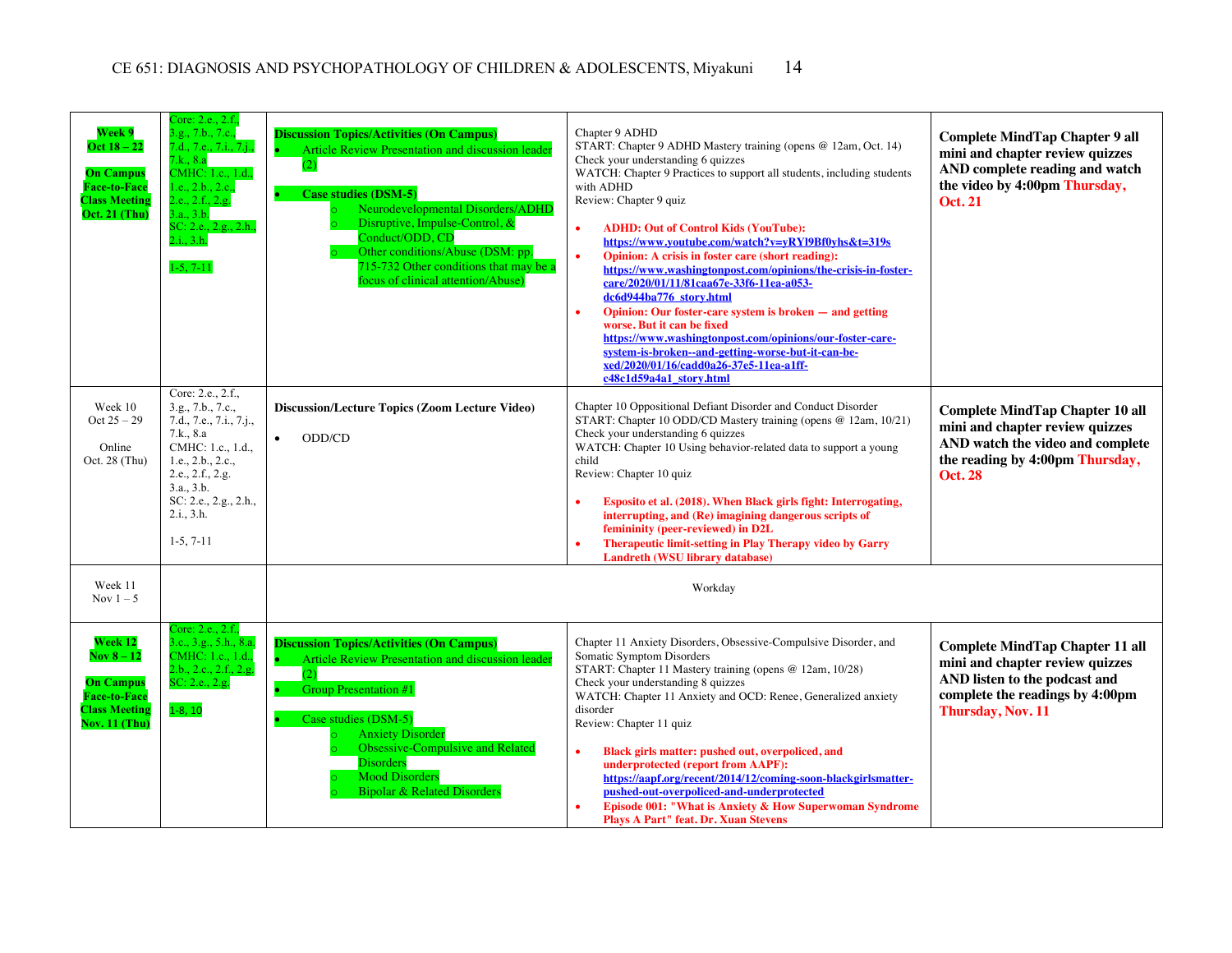|                                                                                                                      |                                                                                                                                                                                                                    |                                                                                                                                                                                                                                                                                                                                                                                                           | https://podcasts.apple.com/us/podcast/episode-001-what-is-<br>anxiety-how-superwoman-<br>syndrome/id1541540981?i=1000499820936<br>The Government's Own Experts Say Separating Immigrant<br><b>Families During The Coronavirus Pandemic Will Add To Their</b><br><b>Mental Trauma (short reading):</b><br>https://www.buzzfeednews.com/article/hamedaleaziz/governme<br>nt-experts-opppose-separating-immigrant-families                                                                                                                                                                                                                                                                                                 |                                                                                                                                                                      |
|----------------------------------------------------------------------------------------------------------------------|--------------------------------------------------------------------------------------------------------------------------------------------------------------------------------------------------------------------|-----------------------------------------------------------------------------------------------------------------------------------------------------------------------------------------------------------------------------------------------------------------------------------------------------------------------------------------------------------------------------------------------------------|-------------------------------------------------------------------------------------------------------------------------------------------------------------------------------------------------------------------------------------------------------------------------------------------------------------------------------------------------------------------------------------------------------------------------------------------------------------------------------------------------------------------------------------------------------------------------------------------------------------------------------------------------------------------------------------------------------------------------|----------------------------------------------------------------------------------------------------------------------------------------------------------------------|
| Week 13<br>Nov $15 - 19$<br>Online<br>Nov. 18                                                                        | Core: 2.e., 2.f.,<br>3.g., 7.b., 7.c.,<br>7.d., 7.e., 7.i., 7.j.,<br>7.k., 8.a<br>CMHC: 1.c., 1.d.,<br>1.e., $2.b., 2.c.,$<br>2.e., 2.f., 2.g.<br>3.a., 3.b.<br>SC: 2.e., 2.g., 2.h.,<br>2.i., 3.h.<br>$1-5, 7-11$ | <b>Discussion/Lecture Topics (Zoom Lecture Video)</b><br>Eating (AN, BN)<br>$\bullet$<br>Substance-Related and Addictive Disorders<br>$\bullet$                                                                                                                                                                                                                                                           | Chapter 12 Depressive Disorders, Bipolar Disorders, and Suicidality<br>START: Chapter 12 Mastery training (opens @ 12am, 10/28)<br>Check your understanding 8 quizzes<br>WATCH: Chapter 12 Depressive and bipolar disorders: Alysha<br>Review: Chapter 12 quiz<br>Jonathan Matzl's Protest Psychosis (C-Span video):<br>https://www.c-span.org/video/?291633-1/the-protest-psychosis<br>In Defense of Looting (short reading):<br>https://thenewinguiry.com/in-defense-of-looting/<br><b>Black Kids and Mental Health (short reading):</b><br>https://afro.com/black-kids-and-mental-health/<br><b>Raising Children with Bipolar Disorder: One Mother's Journey</b><br>٠<br>https://www.youtube.com/watch?v=MM Hbl 6JuU | <b>Complete MindTap Chapter 12 all</b><br>mini and chapter review quizzes<br>AND watch the videos and<br>complete the readings by 4:00pm<br><b>Thursday, Nov. 18</b> |
| Week 14<br>Nov $22 - 26$                                                                                             |                                                                                                                                                                                                                    |                                                                                                                                                                                                                                                                                                                                                                                                           | Fall Break                                                                                                                                                                                                                                                                                                                                                                                                                                                                                                                                                                                                                                                                                                              |                                                                                                                                                                      |
| Week 15<br><b>Nov 29 – Dec 3</b><br><b>On Campus</b><br><b>Face-to-Face</b><br><b>Class Meeting</b><br><b>Dec. 2</b> | Core: 2.e., 2.f.,<br>3.c., 3.g., 5.h., 8.a.<br>CMHC: 1.c., 1.d.,<br>2.b., 2.c., 2.f., 2.g.<br>SC: 2.e., 2.g.<br>$1-8, 10$                                                                                          | <b>Discussion Topics/Activities (On Campus)</b><br><b>Group Presentation #2</b><br>Article Review Presentation and discussion leader<br>(2)<br>The adolescent interview<br>Case studies (DSM-5)<br>Feeding and Eating Disorders/Focus on<br>teens (BN, AN, Body dysmorphic, etc)<br>Substance-Related and Addictive<br><b>Disorders</b><br>Schizophrenia Spectrum and Other<br><b>Psychotic Disorders</b> | Chapter 13 Eating Disorders<br>START: Chapter 13 Mastery training (opens @ 9pm, 11/18)<br>Check your understanding 5 quizzes<br>WATCH: Chapter 13 Sara, A portrait of Bulimia nervosa<br>WATCH: Chapter 13 Parents and early adolescent girls talk healthy<br>eating<br>Review: Chapter 13 quiz<br>Chapter 14 Substance-Related Disorders and Transition to Adult<br>Disorders<br>START: Chapter 14 Mastery training (opens @ 9pm, 11/18)<br>Check your understanding 8 quizzes<br>WATCH: Chapter 14 underage drinking<br>Review: Chapter 14 quiz                                                                                                                                                                       | Complete MindTap Chapter 13 &<br>14 all mini and chapter review<br>quizzes AND finish the required<br>reading by 4:00pm Thursday, Dec.<br>$\overline{2}$             |
| Week 16<br>Dec $6 - Dec 9$<br><b>On Campus</b><br><b>Face-to-Face</b><br><b>Class Meeting</b><br>Dec. 9              | Core: 2.e., 2.f.,<br>3.c., 3.g., 5.h., 8.a.<br>CMHC: 1.c., 1.d.,<br>2.b., 2.c., 2.f., 2.g.<br>SC: 2.e., 2.g.<br>$1-8, 10$                                                                                          | <b>Discussion Topics/Activities (On Campus</b><br>Article Review Presentation and discussion leader<br>(2)<br>Group Presentation #3, 4 and 5                                                                                                                                                                                                                                                              | How I Got Out of Prison by Marc Martin (pp. 245-)<br>https://opendora.minnstate.edu/islandora/object/MINNSTATEr<br>epository:295<br>Toomey, R. B., Ryan, C., Diaz, R. M., Card, N. A., & Russell, S.<br>$\bullet$<br>T. (2013). Gender-nonconforming lesbian, gay, bisexual, and<br>transgender youth: school victimization and young adult<br>psychosocial adjustment.<br>(Optional) Dad's Comics Show How To Start Addressing Racial                                                                                                                                                                                                                                                                                  | <b>Diagnostic report of is due by</b><br>11:59pm Saturday Dec. 4                                                                                                     |